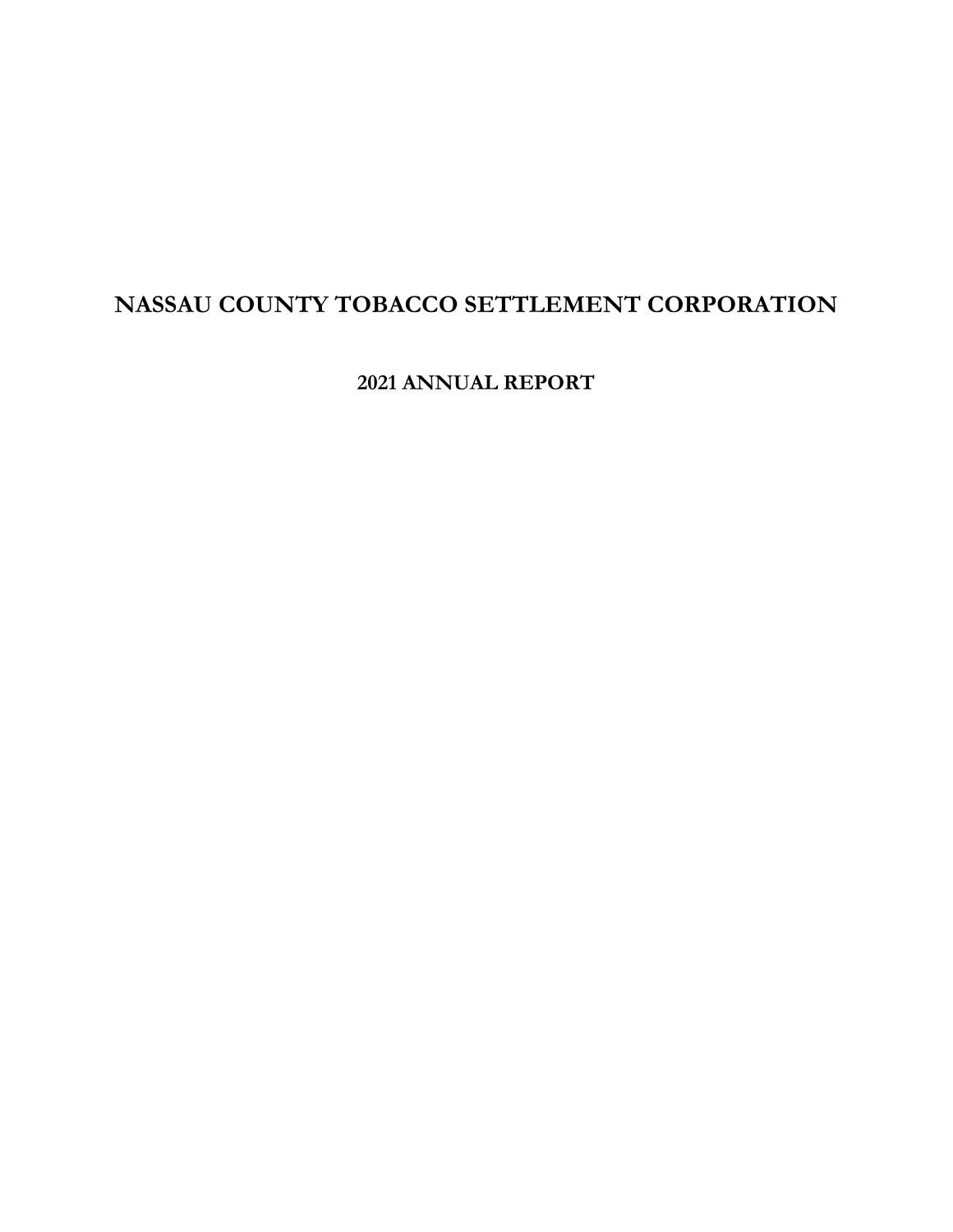#### **NASSAU COUNTY TOBACCO SETTLEMENT CORPORATION**

Dear Governor Hochul and Distinguished Leaders,

I am pleased to present the 2021 Annual Report of the Nassau County Tobacco Settlement Corporation (the "Corporation") in accordance with Section 2800(2)(a) of the New York State (the "State") Public Authorities Law (the "PAL"). As required by the PAL, a description of the Corporation's operations and accomplishments in 2021 is set forth below. Additional information required by the PAL is included in accompanying appendices.

#### *Operations and Accomplishments*

On November 23, 1999, the Corporation, a local development corporation organized under the Not-For-Profit Corporation Law of the State, issued \$294,500,000 of its Tobacco Settlement Asset-Backed Bonds, Series A (the "1999 Tobacco Bonds") to finance its purchase pursuant to a Purchase and Sale Agreement (the "Sale Agreement") of all of the County of Nassau's (the "County") future right, title and interest under the Master Settlement Agreement (the "MSA") entered into by participating cigarette manufacturers (the "PMs"), the State, forty-five other states, the District of Columbia, Puerto Rico, Guam, the United States Virgin Islands, American Samoa and the Northern Marianas Islands (the "Settling States") in November 1998 in settlement of certain smoking-related litigation, and the Consent Decree and Final Judgment entered in State Supreme Court for New York County (the "Consent Decree"), including the right to receive certain initial and annual payments (the "tobacco settlement revenues" or "TSRs") to be made by the PMs under the MSA. The 1999 Tobacco Bonds were not a debt or liability of the County and were secured primarily by the TSRs to be received by the Corporation by virtue of the Sale Agreement.

Pursuant to the Sale Agreement, the County received \$247,500,000 from the Corporation on November 23, 1999 (the "1999 Sale Proceeds"), as partial consideration of the sale of its interests under the MSA and the Consent Decree, the balance of such consideration being received in the form of a 100% beneficial interest in a residual trust (the "Residual Trust") in the TSRs that were not required to pay various expenses, debt service or required reserves for the 1999 Tobacco Bonds or subsequent Corporation bonds.

On April 5, 2006, the Corporation issued \$431,034,245.85 of its Tobacco Settlement Asset-Backed Bonds, Series 2006 (the "2006 Tobacco Bonds") a portion of the proceeds of which were used to defease the 1999 Tobacco Bonds and to generate approximately \$119.9 million in proceeds for the County from its beneficial interest in the Residual Trust. TSRs received by the County from April 5, 2006 through March 31, 2008 were not pledged to the holders of the 2006 Tobacco Bonds. The County has appropriated such 2006 Tobacco Bond proceeds to finance various capital projects or designated operating expenses of the County or the Nassau Health Care Corporation. The 2006 Tobacco Bonds are not a debt or liability of the County and are secured primarily by the TSRs pledged to and to be received by the Corporation.

The Corporation has no employees and has not issued debt subsequent to the 2006 Tobacco Bonds. Consequently, it had limited activity during 2021, consisting primarily of receiving TSRs and making debt service and related payments as required in connection with the 2006 Tobacco Bonds.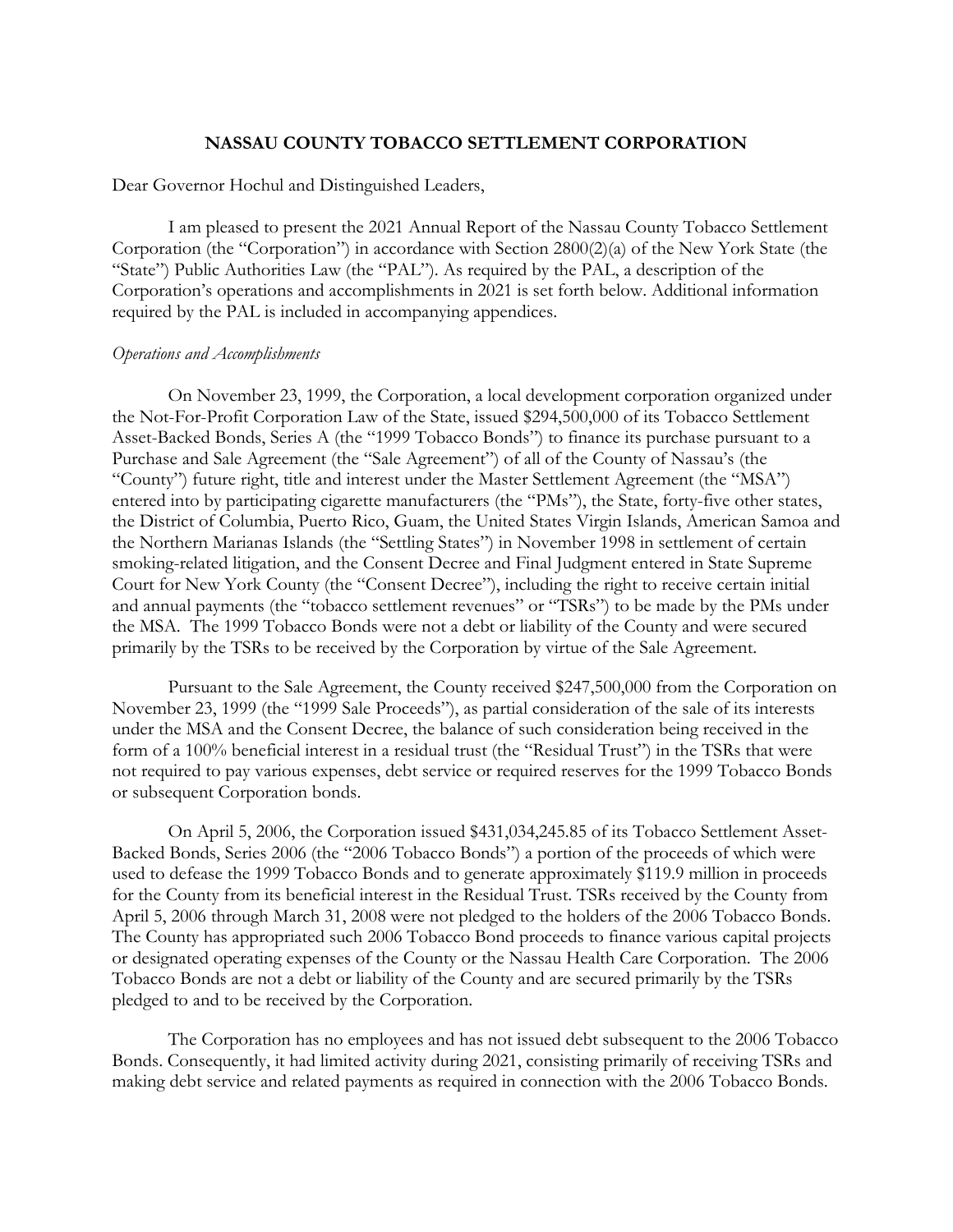The board of directors of the Corporation is composed of three members (at least one of which must meet certain requirements of independence): (i) one appointed by a majority vote of the Nassau County Legislature, (ii) one who must be the Nassau County Treasurer, ex officio, and (iii) one selected by (i) and (ii). The current members of the board of directors are Daniel J. McCloy and Nassau County Treasurer David Chiang. There is one vacancy on the board.

March 25, 2022

Respectfully submitted,

David Chiang

President Nassau County Tobacco Settlement Corporation

Hon. Bruce Blakeman  $\overline{C}$ Hon. Richard J. Nicolello

Attachments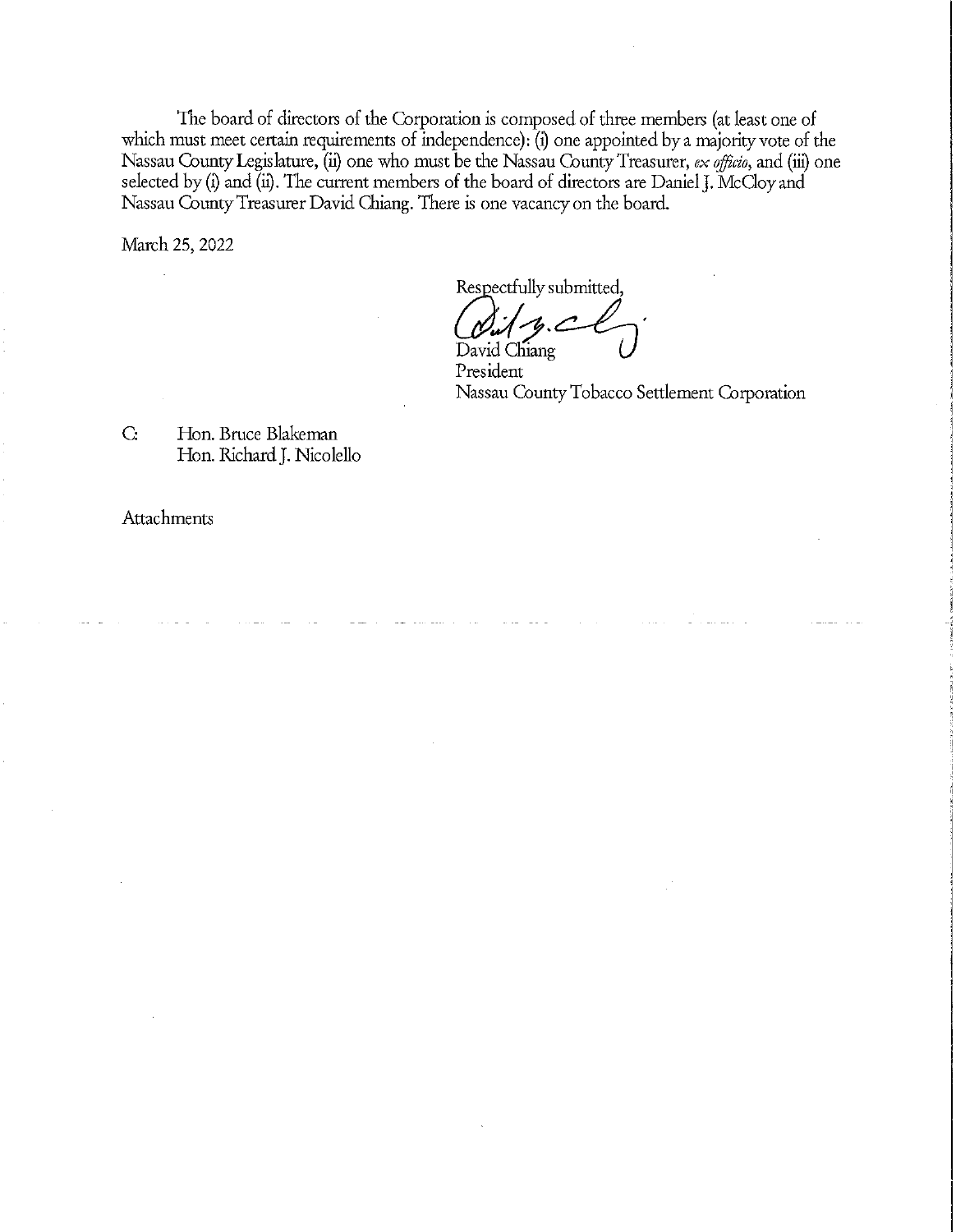### *List of Appendices*

- 1. Financial Reports
- 2. Authority Mission Statement and Performance Measurements
- 3. Outstanding Bonds and Notes
- 4. Compensation Schedule
- 5. Biographical Information
- 6. Projects Undertaken
- 7. Real Property
- 8. Code of Ethics
- 9. Assessment of Internal Controls
- 10. Enabling Legislation
- 11. Description of the Corporation and its Board Structure
- 12. Charter, if any, and By-laws
- 13. Material Changes in Operations and Programs
- 14. Four-year Financial Plan
- 15. Board Performance Evaluations
- 16. Assets and Services Bought or Sold without Competitive Bidding
- 17. Material Pending Litigation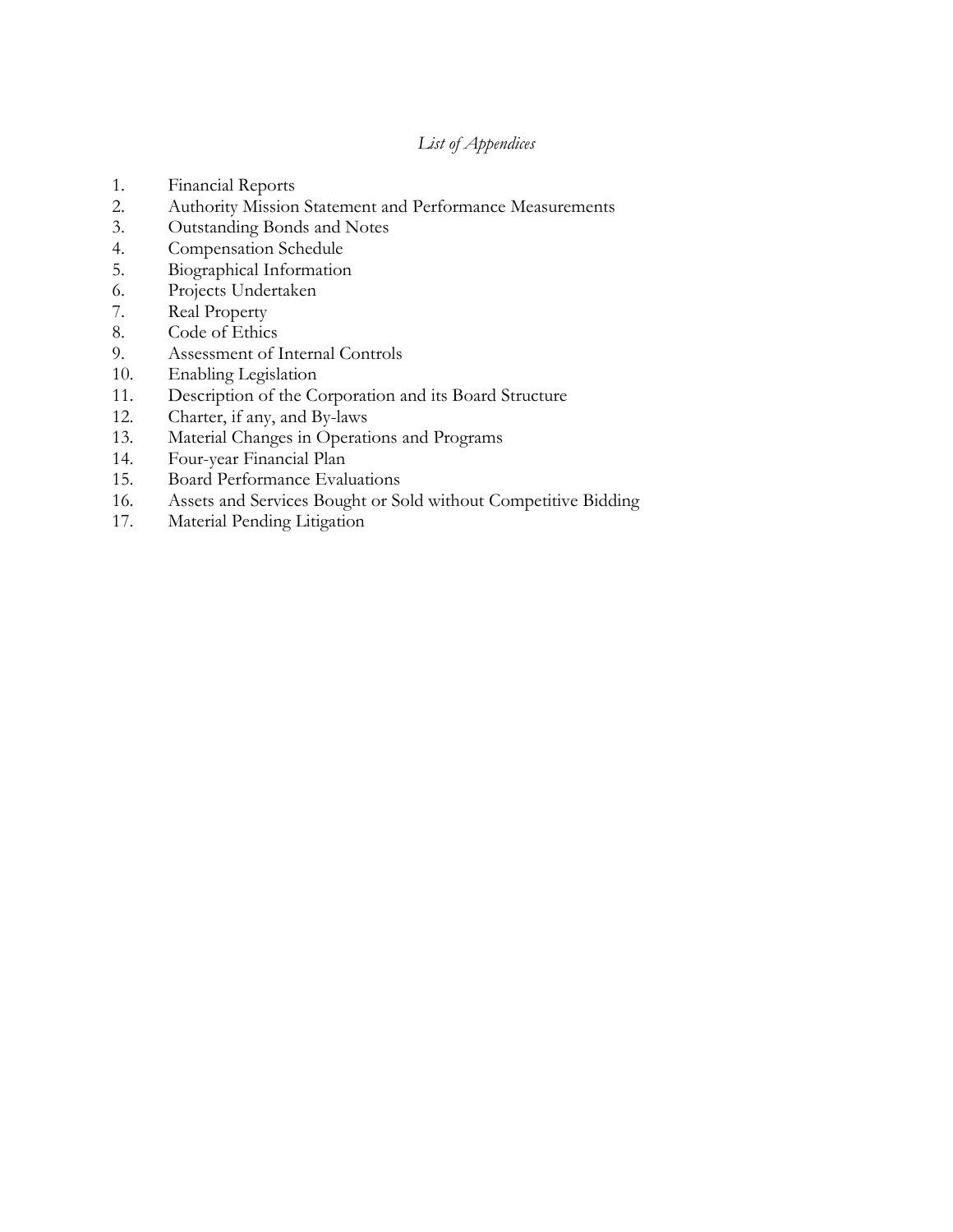### Financial Reports

Delivered separately are the Corporation's audited financial statements and independent auditors' report, for the reporting year: [https://www.nassaucountyny.gov/542/Tobacco-Settlement-](https://www.nassaucountyny.gov/542/Tobacco-Settlement-Corporation)[Corporation.](https://www.nassaucountyny.gov/542/Tobacco-Settlement-Corporation)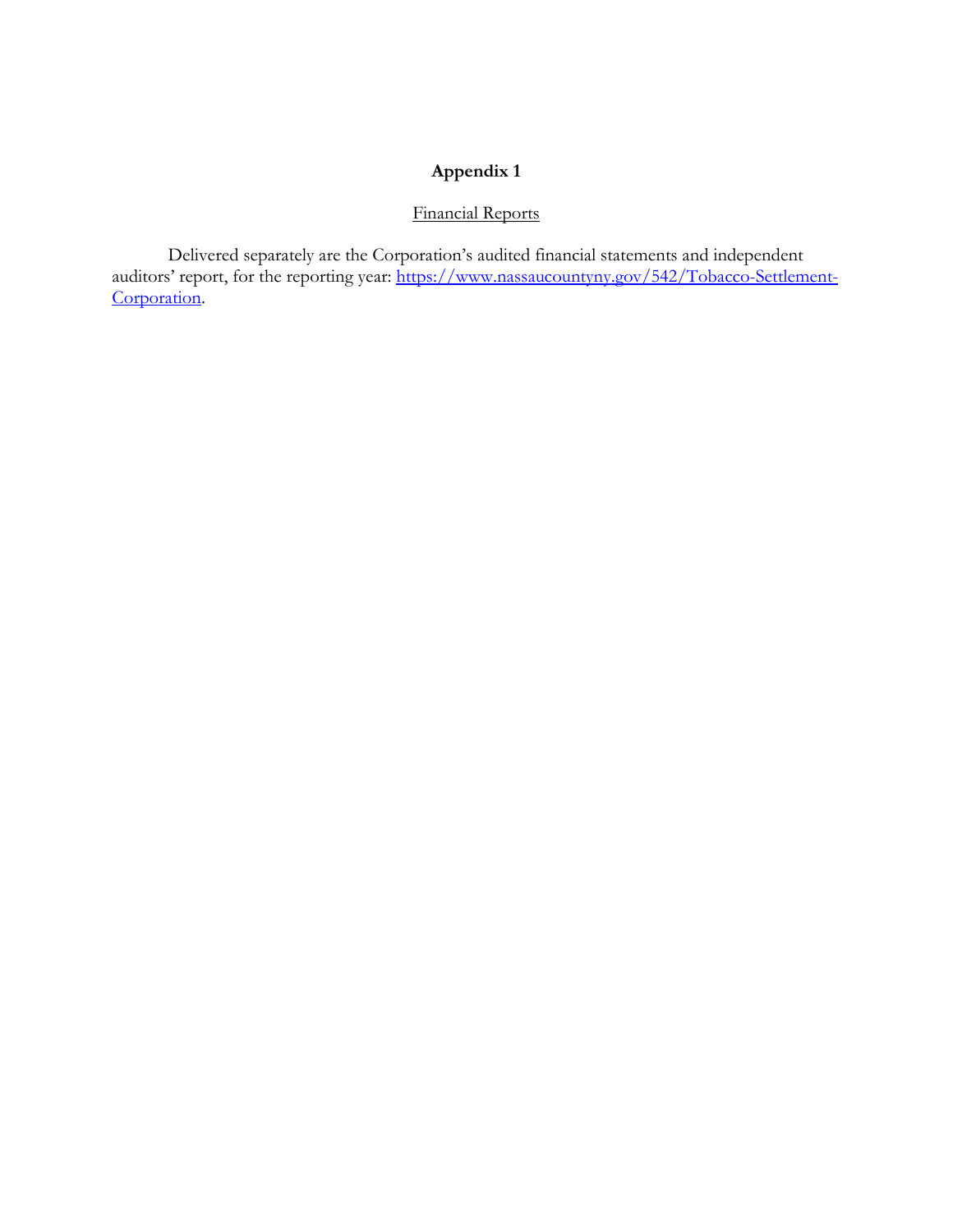### **Authority Mission Statement and Performance Measurements**

Name of Public Authority: Nassau County Tobacco Settlement Corporation (the "Corporation")

# **Public Authority's Mission Statement**:

The mission of the Corporation, as a local development corporation organized under the Not-For-Profit Corporation Law of the State, was to issue bonds, and is to issue refunding bonds as may be advisable, to finance or refinance its purchase pursuant to a Purchase and Sale Agreement (the "Sale Agreement") of all of the County of Nassau's (the "County") future right, title and interest under the Master Settlement Agreement (the "MSA") entered into by participating cigarette manufacturers (the "PMs"), the State, forty-five other states, the District of Columbia, Puerto Rico, Guam, the United States Virgin Islands, American Samoa and the Northern Marianas Islands (the "Settling States") in November 1998 in settlement of certain smoking-related litigation, and the Consent Decree and Final Judgment entered in State Supreme Court for New York County (the "Consent Decree"), including the right to receive certain initial and annual payments (the "tobacco settlement revenues" or "TSRs") to be made by the PMs under the MSA.

# **Date Adopted**: March 8, 2013

# **List of Performance Goals (If additional space is needed, please attach)**:

- Timely payment of all debt service and related amounts in connection with obligations of the Corporation
- Timely refinancing of its outstanding bonds as may be advisable

### **Additional questions**:

1. Have the board members acknowledged that they have read and understood the mission of the public authority?

### Yes.

2. Who has the power to appoint the management of the public authority?

Pursuant to the certificate of incorporation of the Corporation, the board of directors comprises three members: (i) one appointed by a majority vote of the Nassau County Legislature, (ii) one who must be the Nassau County Treasurer *ex officio* and (iii) one selected by (i) and (ii). Pursuant to the by-laws of the Corporation, the officers of the Corporation shall consist of a Chairman, President, Vice President, Treasurer and Secretary and such other officers as the board of directors may in its discretion determine, all elected by the board of directors.

3. If the Board appoints management, do you have a policy you follow when appointing the management of the public authority?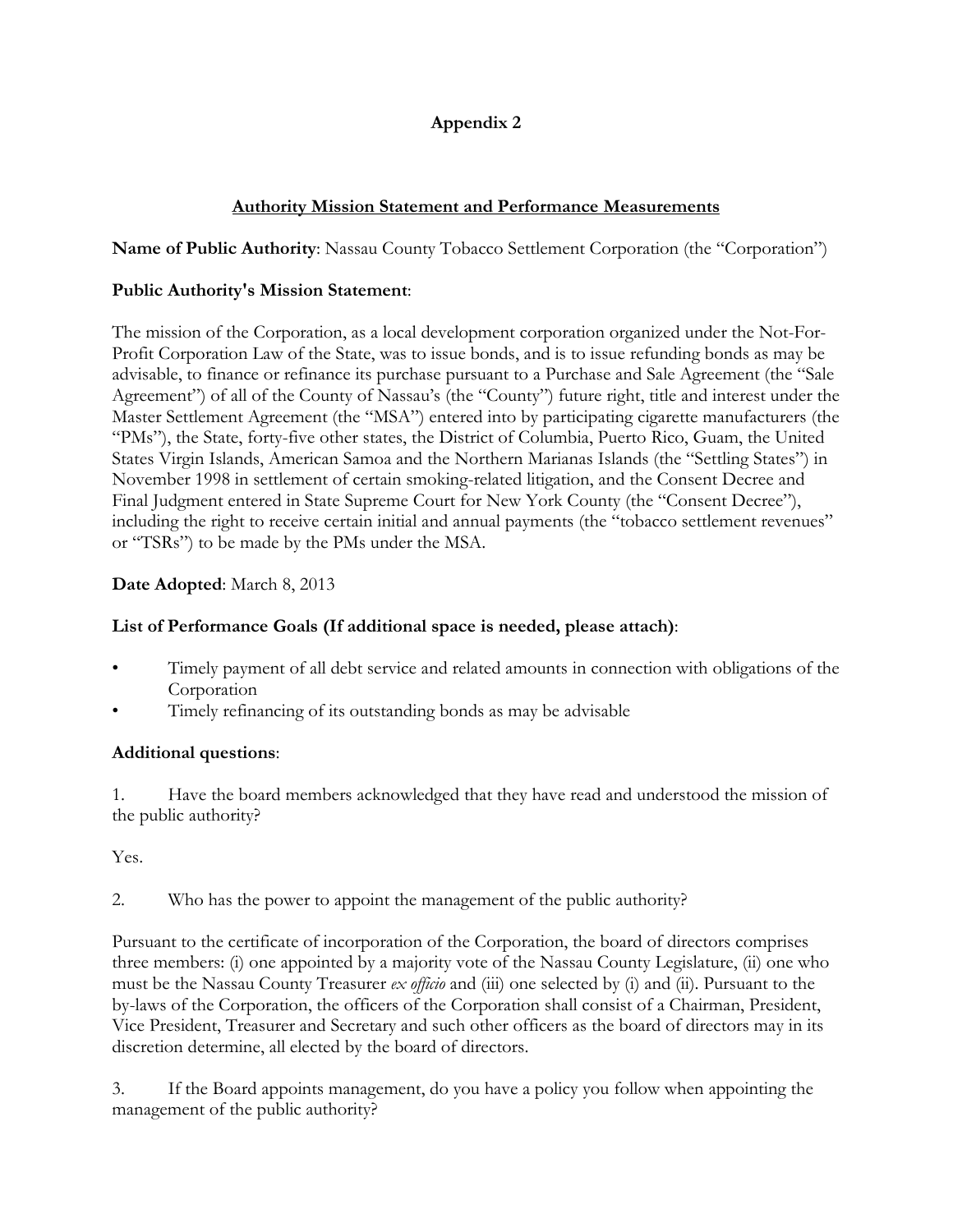The board of directors elects officers in accordance with the by-laws of the Corporation.

4. Briefly describe the role of the Board and the role of management in the implementation of the mission.

According to its certificate of incorporation, the board of directors manages the Corporation and is therefore responsible for fulfilling its mission. Pursuant to the by-laws of the Corporation, the President generally supervises the management of the affairs of the Corporation subject to the supervision of the board.

5. Has the Board acknowledged that they have read and understood the responses to each of these questions?

Yes.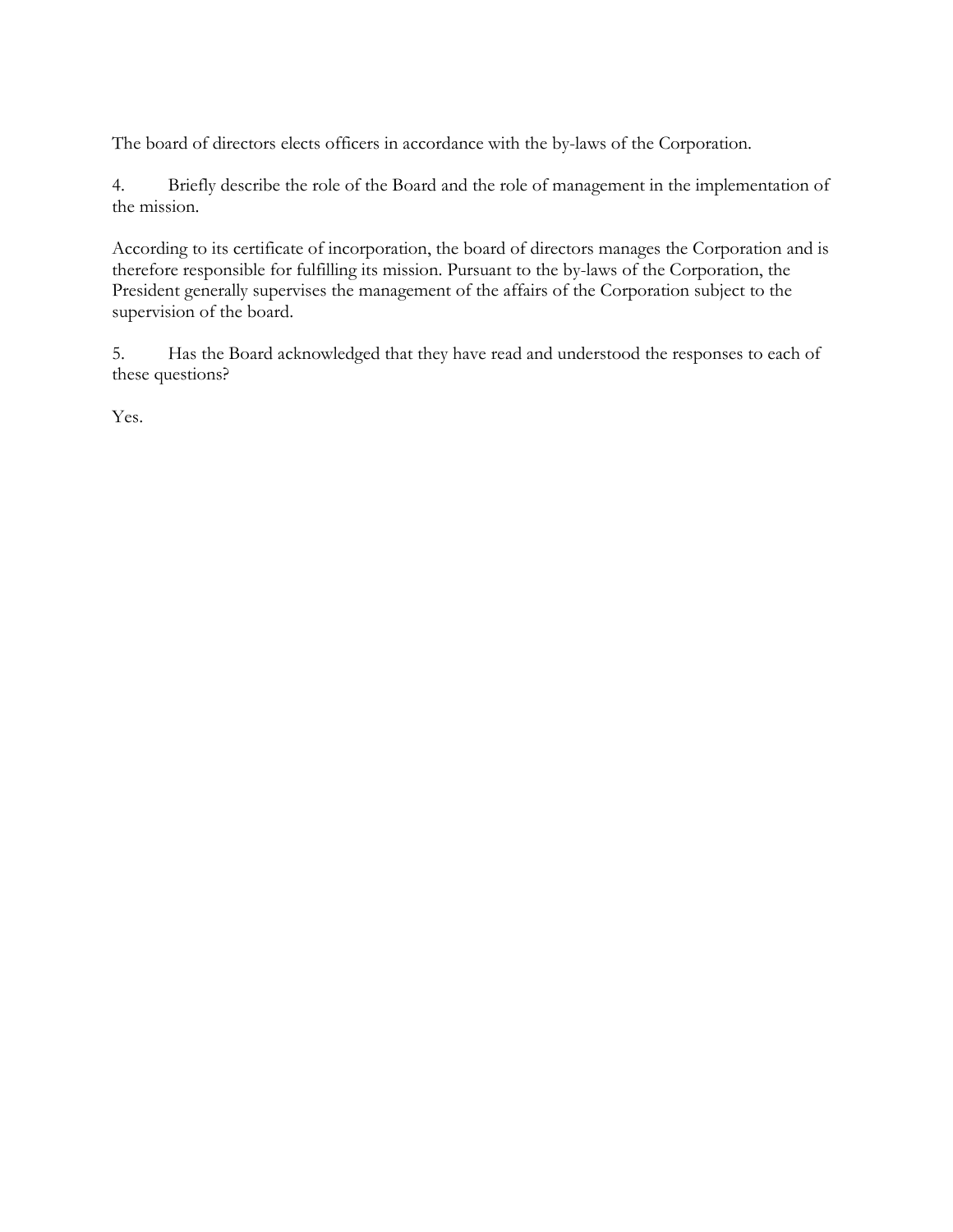#### Outstanding Bonds and Notes

Set forth following is a schedule of the Corporation's bonds and notes outstanding at the end of its fiscal year, together with a statement of the amounts redeemed and incurred during such fiscal year as part of a schedule of debt issuance that includes the date of issuance, term, amount, interest rate and means of repayment. Additionally, the debt schedule includes all refinancings, calls, refundings, defeasements and interest rate exchange or other such agreements, and for any debt issued during the reporting year, the schedule also includes a detailed list of costs of issuance for such debt.

See pages 20-21 of the Corporation's audited financial statements for the reporting year: [https://www.nassaucountyny.gov/542/Tobacco-Settlement-Corporation.](https://www.nassaucountyny.gov/542/Tobacco-Settlement-Corporation)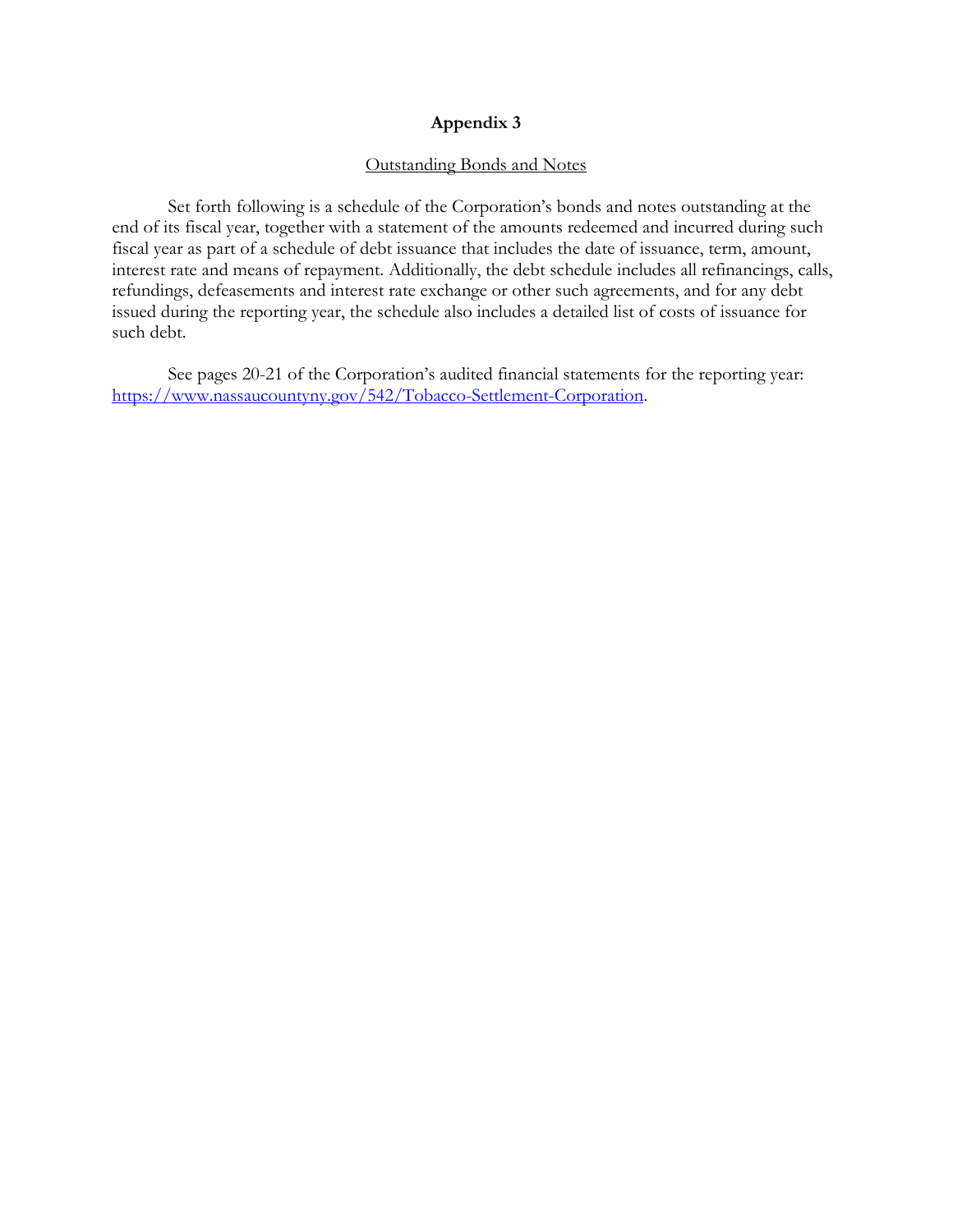### Compensation Schedule

The PAL requires that this Annual Report include a compensation schedule that includes, by position, title and name of the person holding such position or title, the salary, compensation, allowance and/or benefits provided to any officer, director or employee in a decision making or managerial position of such authority whose salary is in excess of \$100,000. The Corporation has no employees and its directors and officers are unpaid. Thus, there is no compensation to report.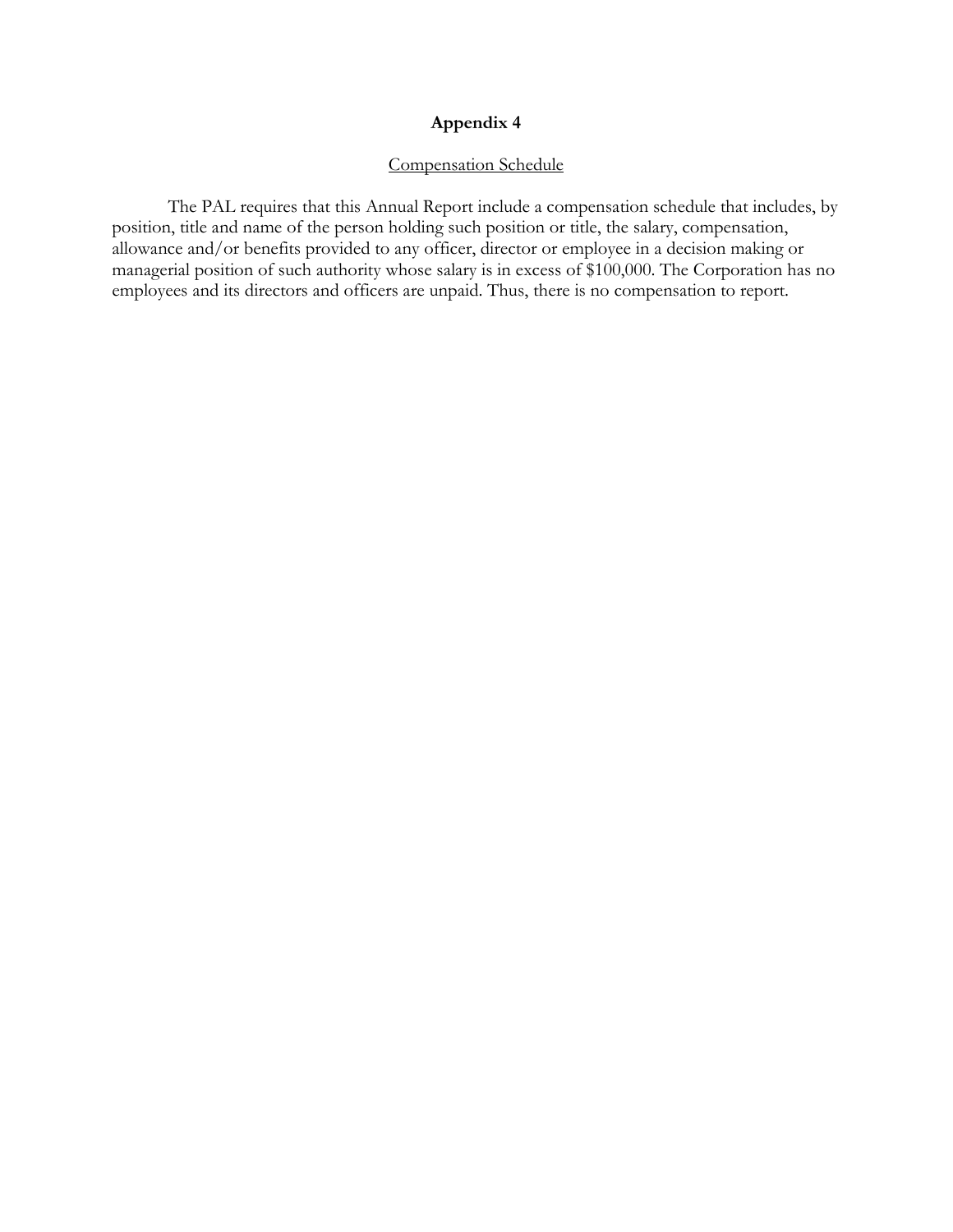### Biographical Information

The PAL requires that this Annual Report include biographical information, not including confidential personal information, for all directors and officers and employees for whom salary reporting is required to be reported as described in Appendix 4. As there are no such salaries reportable therein, there is no biographical information to be reported herein.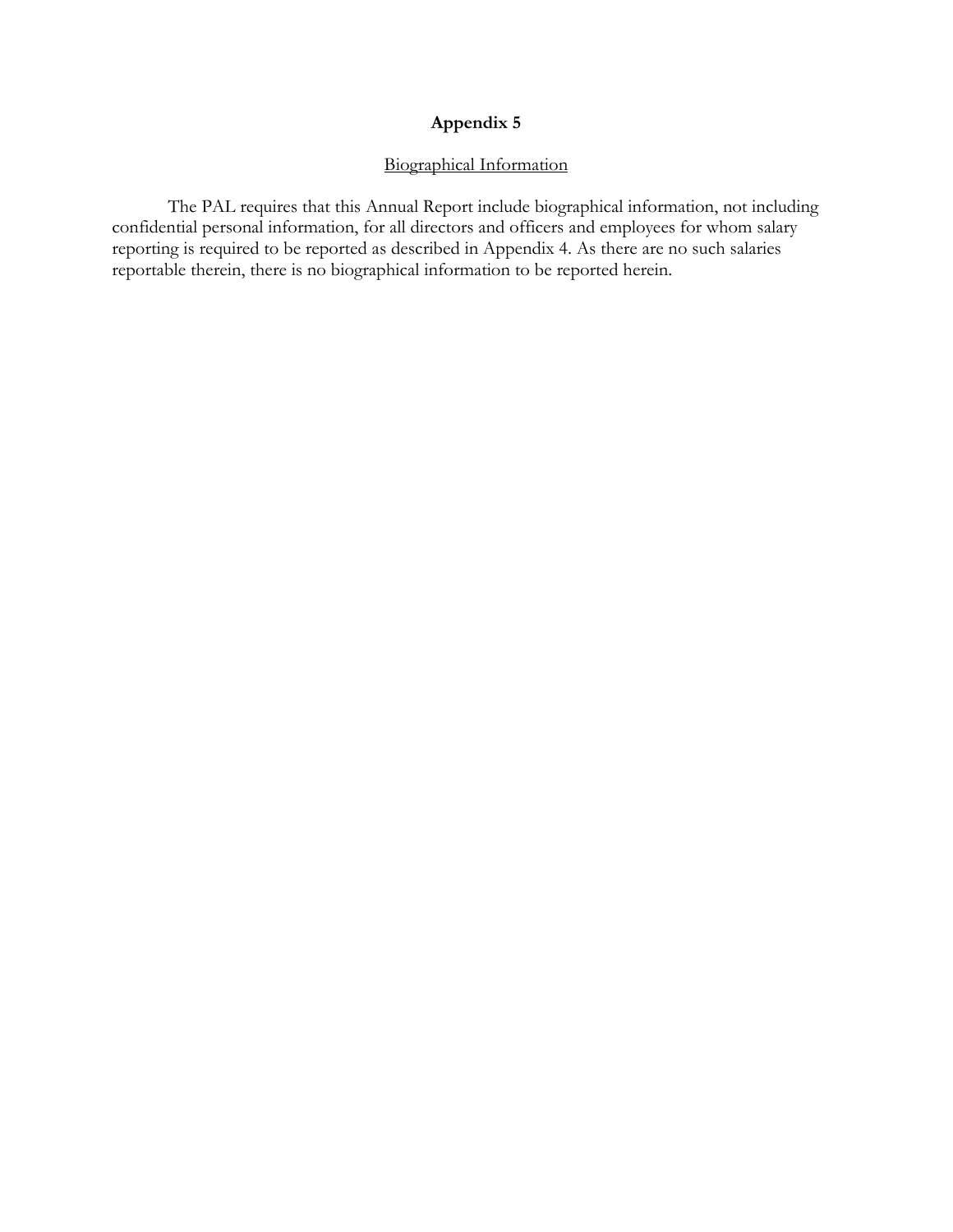### Projects Undertaken

The PAL requires that this Annual Report set forth the projects undertaken by the Corporation during the past year. The Corporation does not undertake projects. Thus, there are no projects to report.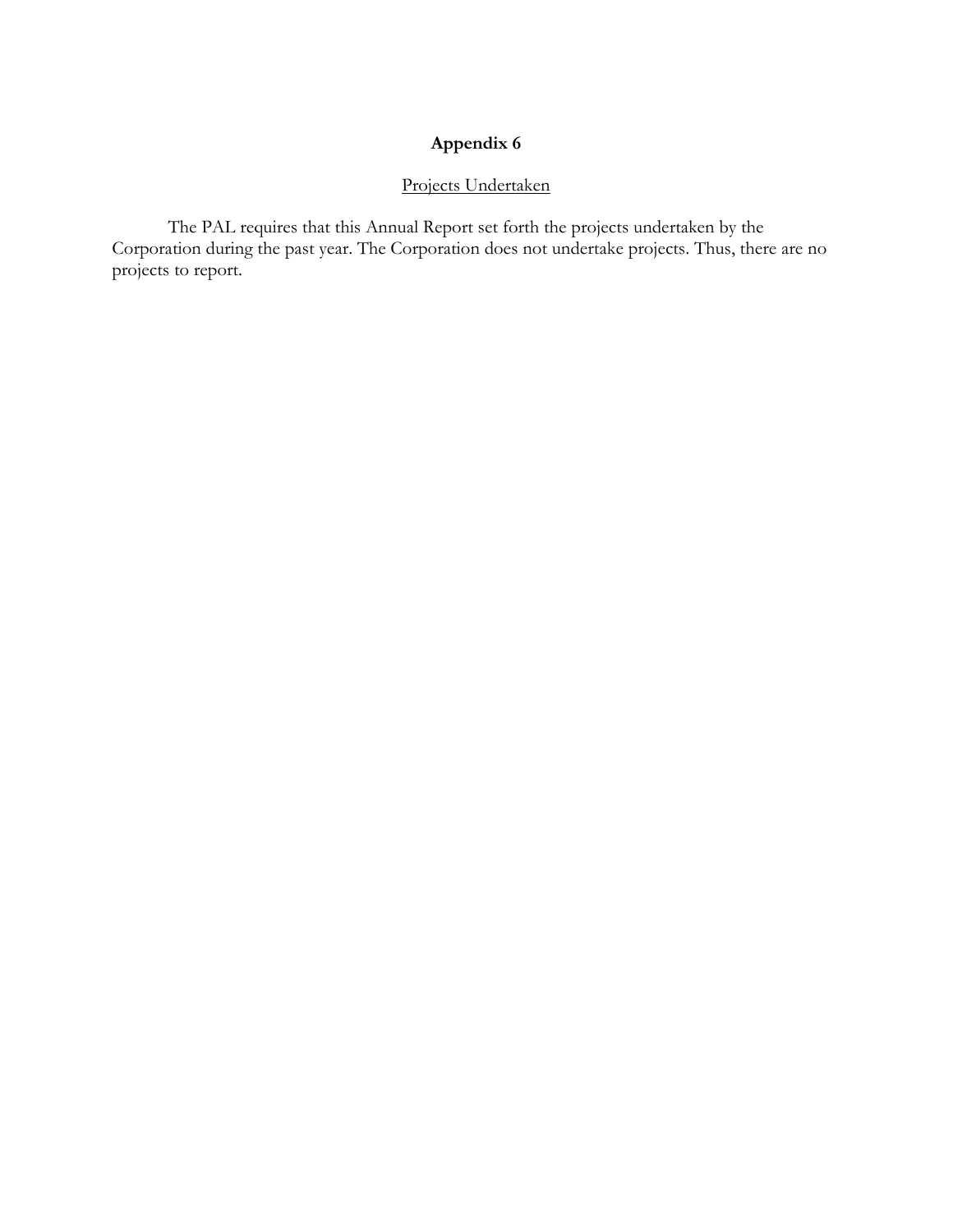### Real Property

The PAL requires that this Annual Report set forth a listing and description of all real property of the Corporation having an estimated fair market value in excess of fifteen thousand dollars that the Corporation acquires or disposes of during the past year. This Annual Report must contain the price received or paid by the Corporation and the name of the purchaser or seller for all such property sold or bought by the Corporation during such period.

The Corporation does not own real property; consequently, there is no Corporation real property upon which to report.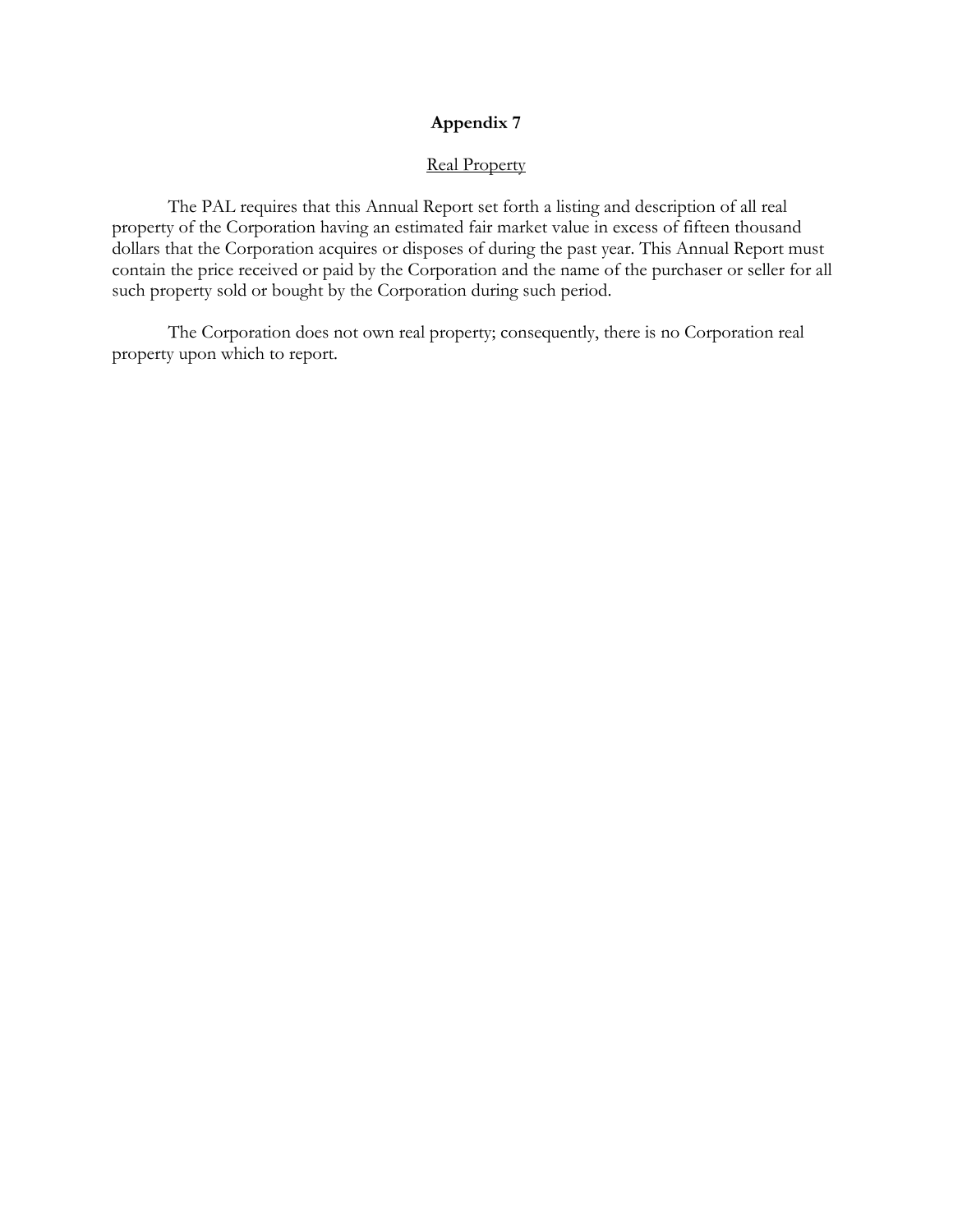### Code of Ethics

The Corporation has deemed the County's Code of Ethics, which is §2218 of the County Charter, as applicable to the Corporation. The County Charter is available at the following link: https://www.nassaucountyny.gov/DocumentCenter/View/22437/County-Charter-as-of-January-15-2021?bidId=.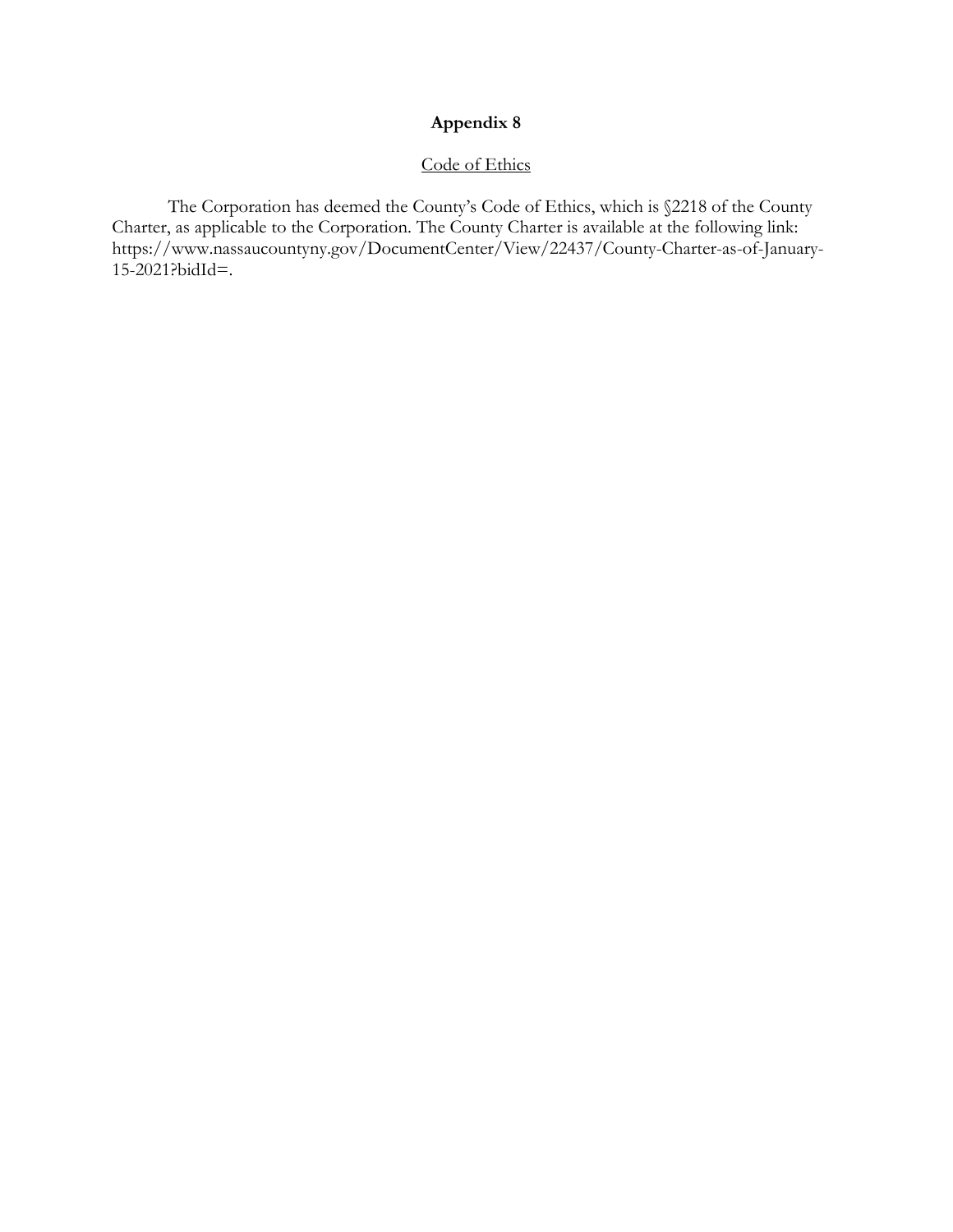#### Assessment of Internal Controls

The PAL requires that this Annual Report contain an assessment of the effectiveness of the Corporation's internal control structure and procedures. All of the Corporation's accounts, investments and moneys are managed by the Trustee for the Corporation's bonds in accordance with the Amended and Restated Indenture between the Corporation and Deutsche Bank Trust Company Americas, as Trustee, dated as of March 1, 2006, or the Nassau County Treasurer. The County Treasurer maintains the accounts of the Corporation in the County's financial management system. The Corporation's financial statements are generated by an outside accounting firm, which are then audited annually in accordance with generally accepted accounting principles by a separate outside accounting and auditing firm. All contracts for payment are approved by the Corporation's board of directors and the Corporation has no employees. These controls and procedures are deemed adequate.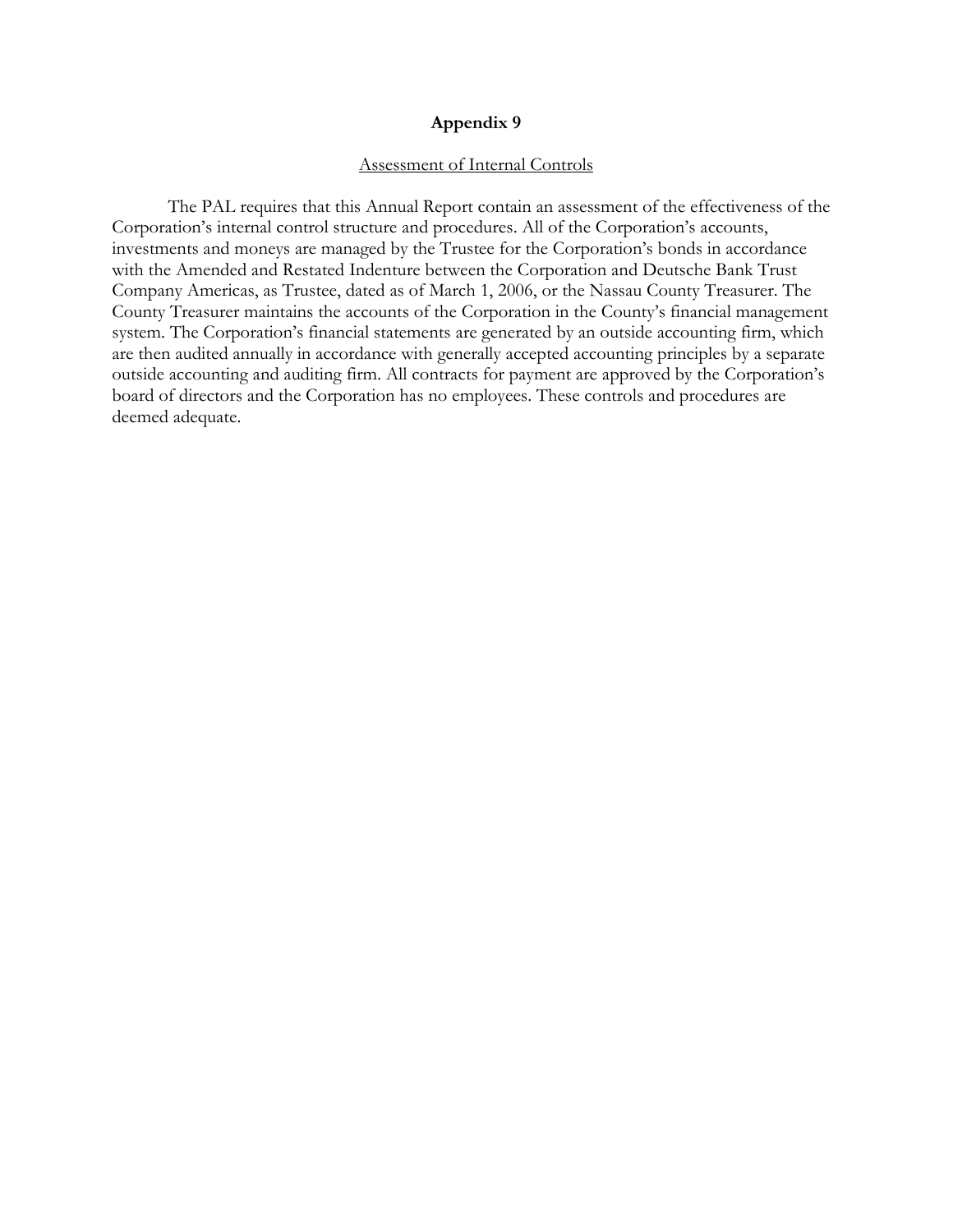#### Enabling Legislation

Set forth following is a copy of the legislation that forms the statutory basis of the Corporation.

Effective: July 1, 2014 McKinney's N-PCL § 1411

### **§ 1411. Local development corporations**

(a) Purposes. This section shall provide an additional and alternate method of incorporation or reincorporation of not-for-profit corporations for any of the purposes set forth in this paragraph and shall not be deemed to alter, impair or diminish the purposes, rights, powers or privileges of any corporation heretofore or hereafter incorporated under this section or under the stock or business corporation laws. Corporations may be incorporated or reincorporated under this section as not-forprofit local development corporations operated for the exclusively charitable or public purposes of relieving and reducing unemployment, promoting and providing for additional and maximum employment, bettering and maintaining job opportunities, instructing or training individuals to improve or develop their capabilities for such jobs, carrying on scientific research for the purpose of aiding a community or geographical area by attracting new industry to the community or area or by encouraging the development of, or retention of, an industry in the community or area, and lessening the burdens of government and acting in the public interest, and any one or more counties, cities, towns or villages of the state, or any combination thereof, or the New York job development authority in exercising its power under the public authorities law to encourage the organization of local development corporations, may cause such corporations to be incorporated by public officers or private individuals or reincorporated upon compliance with the requirements of this section, and it is hereby found, determined and declared that in carrying out said purposes and in exercising the powers conferred by paragraph (b) such corporations will be performing an essential governmental function.

(b) Type of corporation. A local development corporation is a charitable corporation under this chapter.

(c) Powers. In furtherance of its purposes set forth in paragraph (a) but not for any other purposes, a local development corporation incorporated or reincorporated under this section shall have the following powers: to construct, acquire, rehabilitate and improve for use by others industrial or manufacturing plants in the territory in which its operations are principally to be conducted, to assist financially in such construction, acquisition, rehabilitation and improvement, to maintain such plants for others in such territory, to disseminate information and furnish advice, technical assistance and liaison with federal, state and local authorities with respect thereto, to acquire by purchase, lease, gift, bequest, devise or otherwise real or personal property or interests therein, to borrow money and to issue negotiable bonds, notes and other obligations therefor, and notwithstanding section 510 (Disposition of all or substantially all assets) without leave of the court, to sell, lease, mortgage or otherwise dispose of or encumber any such plants or any of its real or personal property or any interest therein upon such terms as it may determine and, in connection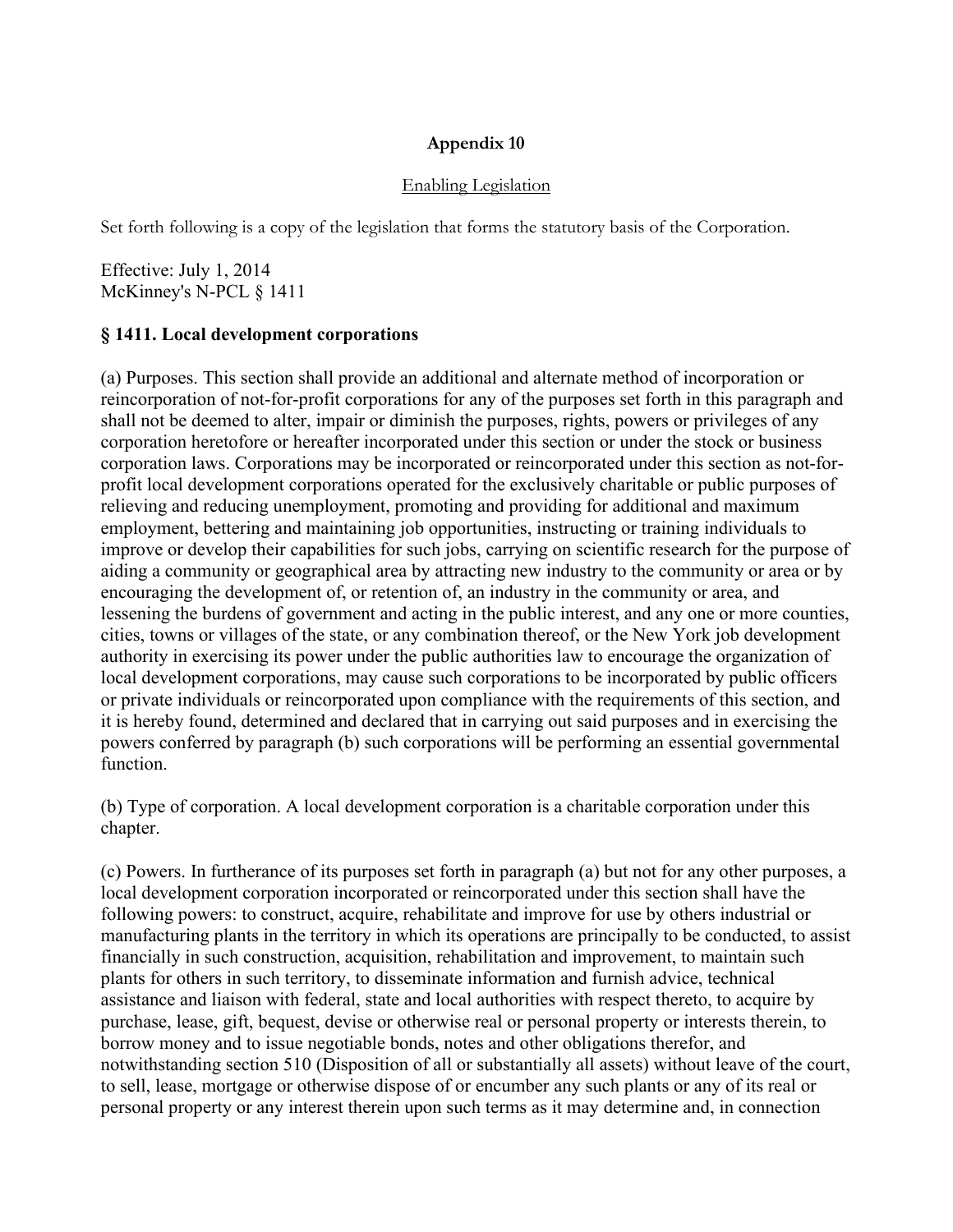with loans from the New York job development authority, to enter into covenants and agreements and to comply with all the terms, conditions and provisions thereof, and otherwise to carry out its corporate purposes and to foster and encourage the location or expansion of industrial or manufacturing plants in the territory in which the operations of such corporation are principally to be conducted, provided, however, that no such corporation shall attempt to influence legislation by propaganda or otherwise, or participate or intervene, directly or indirectly, in any political campaign on behalf of or in opposition to any candidate for public office.

(d) Purchase or lease of real property owned by a county, city, town or village. (1) The local legislative body of a county, city, town or village or, if there is a board of estimate in a city, then the board of estimate, may by resolution determine that specifically described real property owned by the county, city, town or village is not required for use by such county, city, town or village and authorize the county, city, town or village to sell or lease such real property to a local development corporation incorporated or reincorporated under this article; provided, however, that title to such land be not declared inalienable as a forest preserve or a parkland.

(2) Notwithstanding the provisions of any general, special or local law, charter or ordinance to the contrary, such sale or lease may be made without appraisal, public notice, (except as provided in subparagraph (4) ) or public bidding for such price or rental and upon such terms as may be agreed upon between the county, city, town or village and said local development corporation; provided, however, that in case of a lease the term may not exceed ninety-nine years and provided, further, that in cities having a population of one million or more, no such sale or lease shall be made without the approval of a majority of the members of the borough improvement board of the borough in which such real property is located.

(3) Before any sale or lease to a local development corporation incorporated or reincorporated under this article shall be authorized, a public hearing shall be held by the local legislative body, or by the board of estimate, as the case may be, to consider the proposed sale or lease.

(4) Notice of such hearing shall be published at least ten days before the date set for the hearing in such publication and in such manner as may be designated by the local legislative body, or the board of estimate as the case may be.

(5) A local development corporation, incorporated or reincorporated under this section, which purchases or leases real property from a county, city, town or village, shall not, without the written approval of the county, city, town or village, use such real property for any purpose except the purposes set forth in the certificate of incorporation or reincorporation of said local development corporation. In the event such real property is used in violation of the restrictions of this paragraph, the attorney-general may bring an action or special proceeding to enjoin the unauthorized use.

(e) Certificate of incorporation. In addition to the requirements of section 402 (Certificate of incorporation; contents) the certificate of incorporation or reincorporation of a local development corporation incorporated or reincorporated under this article shall state (1) that all income and earnings of such corporation shall be used exclusively for its corporate purposes or accrue and be paid to the New York job development authority, (2) that no part of the income or earnings of such corporation shall inure to the benefit or profit of, nor shall any distribution of its property or assets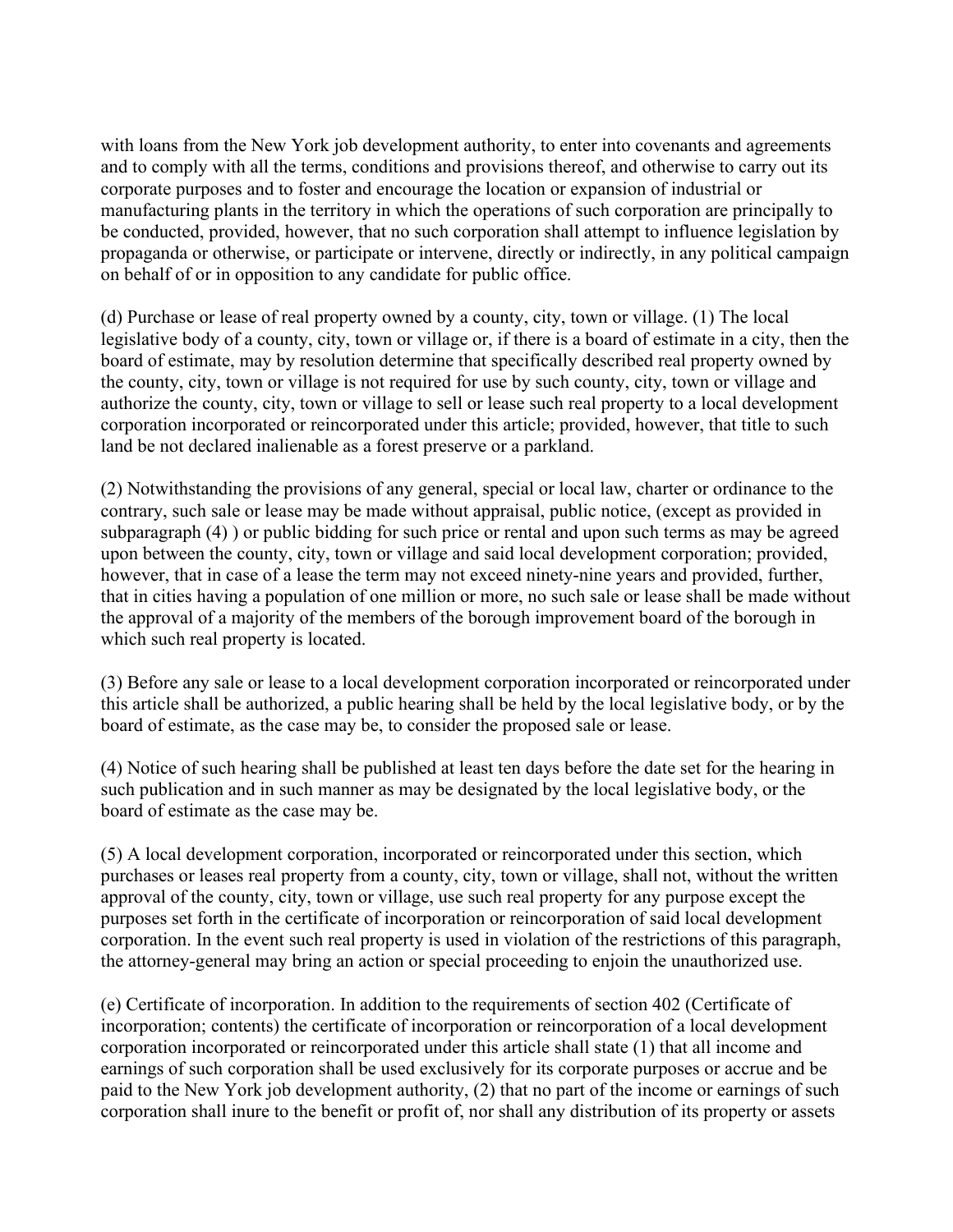be made to any member or private person, corporate or individual, or any other private interest, except that the certificate of incorporation or reincorporation may authorize the repayment of loans and may also authorize the repayment of contributions (other than dues) to the local development corporation but only if and to the extent that any such contribution may not be allowable as a deduction in computing taxable income under the internal revenue code of nineteen hundred fiftyfour, (3) that if such corporation accepts a mortgage loan or loans from the New York job development authority, such corporation shall be dissolved in accordance with the provisions of paragraph (g) upon the repayment or other discharge in full by such corporation of all such loans.

(f) Exemption of income from taxation. The income and operations of corporations incorporated or reincorporated under this section shall be exempt from taxation.

(g) Dissolution. Upon the dissolution of any local development corporation incorporated or reincorporated under this section no member or private person, corporate or individual, or other private interest, shall be entitled to any distribution or division of its remaining funds and other property and rights and interests in property, and the balance thereof, after the payment of all debts and liabilities of the corporation of whatsoever kind and nature, (including the payment of loans and contributions the repayment of which has been authorized in its certificate of incorporation or reincorporation) shall be distributed to one or more counties, cities, towns or villages within the territory designated in its certificate of incorporation or reincorporation as the territory in which its operations are principally to be conducted, for furtherance of the purposes set forth in paragraph (a), or to the New York job development authority, as shall be provided by said corporation or by order of the supreme court of the state of New York pursuant to section 1008 (Jurisdiction of supreme court to supervise dissolution and liquidation).

(h) Corporations heretofore incorporated. Any corporation heretofore incorporated under the membership corporations law or this chapter, or under the stock or business corporation law for any of the purposes set forth in paragraph (a) of this section may amend its certificate of incorporation and be reincorporated as a local development corporation organized under this section by making and filing in the office of the secretary of state a certificate, stating the name of such corporation, and, if it has been changed, the name under which it was originally incorporated, the date of its incorporation, the names and post-office addresses of its members or of the holders of record of all of the outstanding shares of such corporation entitled to vote with relation to the proceedings provided for in the certificate and that such corporation has elected to become and be a local development corporation organized and operated under and by virtue of this section. Such certificate shall be either (1) subscribed in person or by proxy by all of the members or the holders of record of all of the outstanding shares of such corporation entitled to vote with relation to such proceedings and shall have annexed an affidavit of the secretary or an assistant secretary that the persons who have executed the certificate, in person or by proxy, constitute all of the members or the holders of record of all of the outstanding shares of the corporation entitled to vote with relation to the proceedings provided for in the certificate, or (2) subscribed by the president or a vice president and the secretary or an assistant secretary and shall have annexed an affidavit of such officers stating that they have been authorized to execute and file such certificate by the votes, cast in person or by proxy, of all of the members or of the holders of record of all of the outstanding shares of such corporation entitled to vote with relation to such proceedings at the meeting at which such votes were cast, and that such votes were cast at a meeting of members or stockholders held on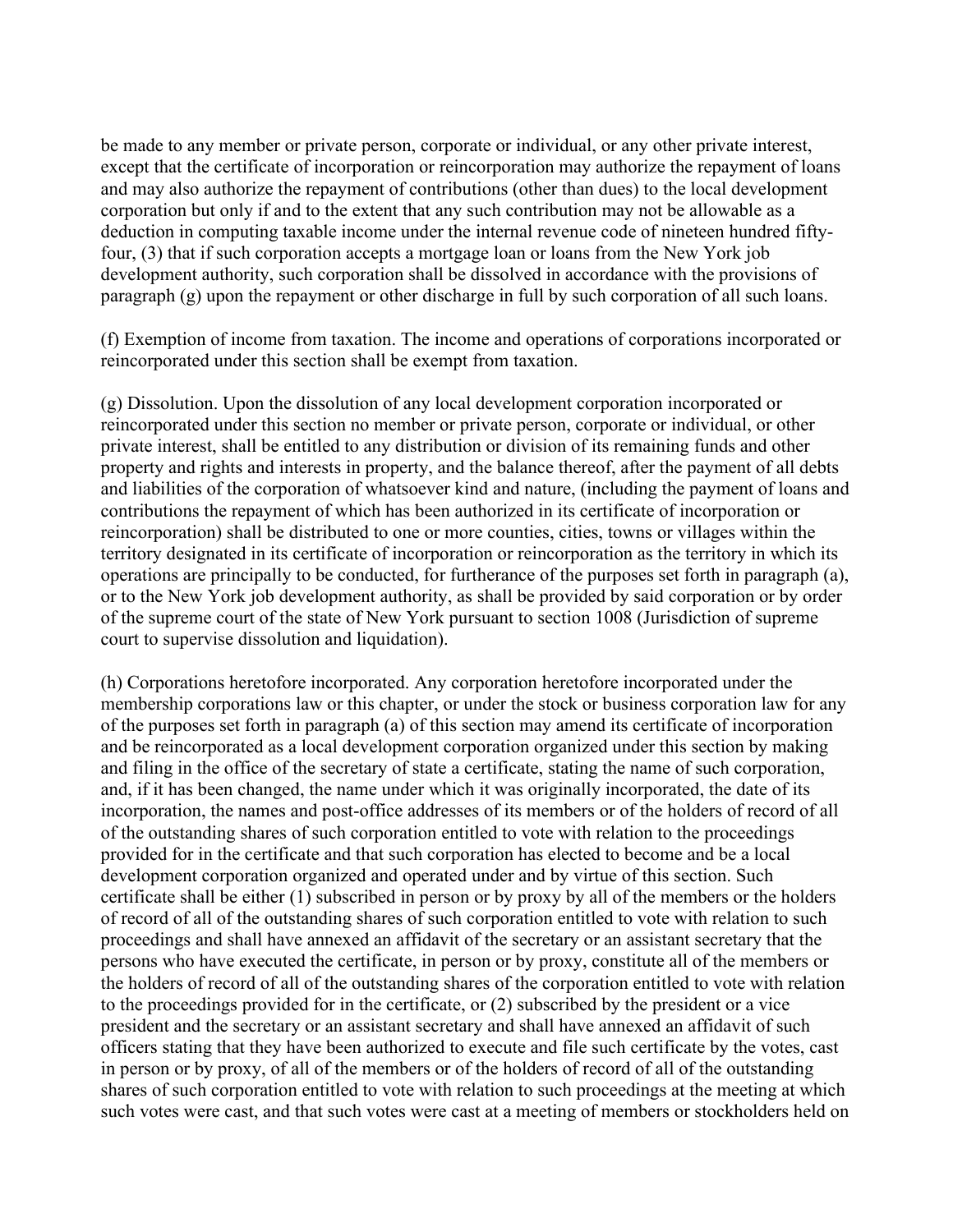a date specified, upon notice pursuant to section 605 (Notice of meeting of members) or to section 605 of the Business Corporation Law. Every certificate filed under this paragraph shall have endorsed thereon or annexed thereto the approval of a justice of the supreme court of the judicial district in which the office of the corporation is to be located. A reincorporation pursuant to this paragraph shall not effect a dissolution of the corporation, but shall be deemed a continuation of its corporate existence, without affecting its then existing property rights or liabilities, or the liabilities of its members or officers as such, but thereafter it shall have only such rights, powers and privileges, and be subject only to such other duties and liabilities, as a corporation created for the same purposes under this article.

(i) Effect of section. Corporations incorporated or reincorporated under this section shall be organized and operated exclusively for the purposes set forth in paragraph (a), shall have, in addition to the powers otherwise conferred by law, the powers conferred by paragraph (c) and shall be subject to all the restrictions and limitations imposed by paragraph (e) and paragraph (g). In so far as the provisions of this section are inconsistent with the provisions of any other law, general or special, the provisions of this section shall be controlling as to corporations incorporated or reincorporated hereunder.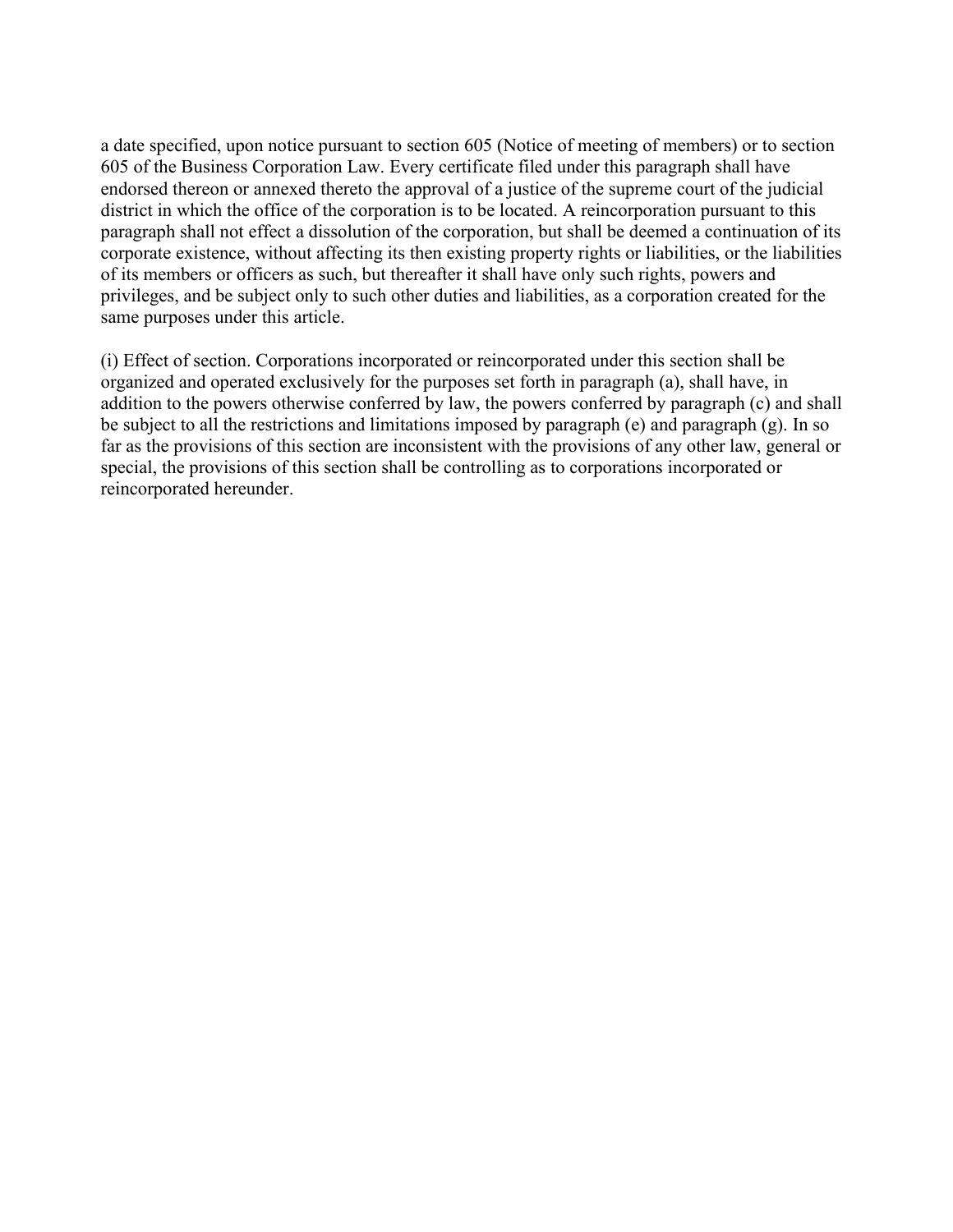### Description of the Corporation and its Board Structure

Set forth following is a description of the Corporation and its board structure, including (i) names of committees and committee members, (ii) lists of board meetings and attendance, (iii) descriptions of major authority units, subsidiaries, (iv) number of employees, and (v) organizational chart.

The board of directors of the Corporation is composed of three members (at least one of which must meet certain requirements of independence): (i) one appointed by a majority vote of the Nassau County Legislature, (ii) one who must be the Nassau County Treasurer, *ex officio*, and (iii) one selected by (i) and (ii). The current members of the board of directors are Daniel J. McCloy and Nassau County Treasurer David Chiang. There is one vacancy on the board.

(i) The Corporation as of the date of this report has the following committees): Audit Committee (members: Daniel J. McCloy and David Chiang); Governance Committee (members: Daniel J. McCloy and David Chiang); and Finance Committee (members: Daniel J. McCloy and David Chiang).

(ii) Board meetings and attendance during the reporting year:

- 1. March 5, 2021 members present: Daniel J. McCloy and Beaumont A. Jefferson
- 2. March 16, 2021 members present: Daniel J. McCloy and Beaumont A. Jefferson
- 3. May 20, 2021 members present: Daniel J. McCloy and Beaumont A. Jefferson
- 4. October 27, 2021 members present: Daniel J. McCloy and Beaumont A. Jefferson
- 5. December 14, 2021 members present: Daniel J. McCloy and Beaumont A. Jefferson

(iii) descriptions of major Corporation units and subsidiaries: none

(iv) number of employees: 0

(v) organizational chart

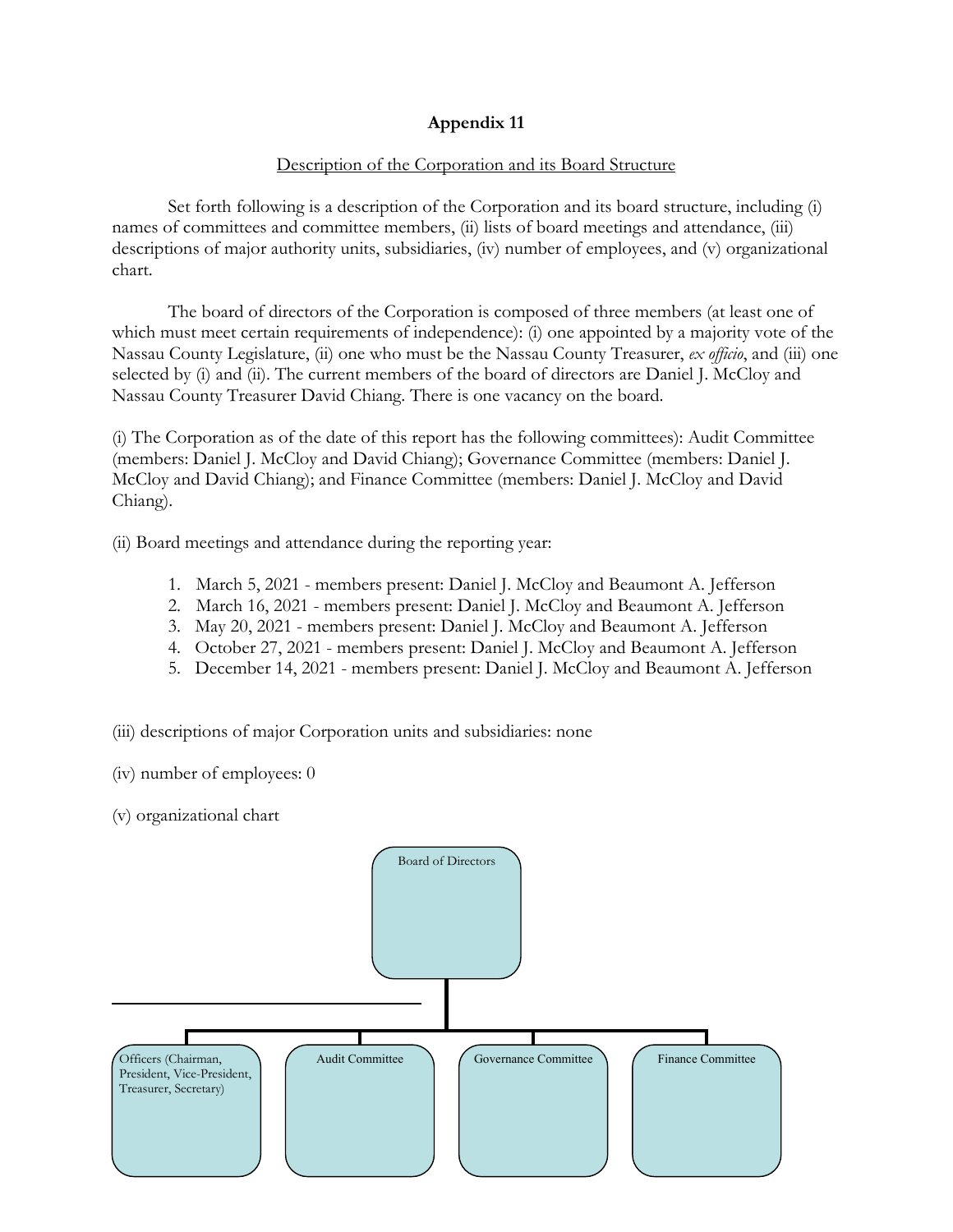# Charter, if any, and By-laws

The Corporation is not required to have a charter. A copy of its by-laws, as amended, is available at [https://www.nassaucountyny.gov/DocumentCenter/View/26820/By-Laws-of-NC-Tobacco-](https://www.nassaucountyny.gov/DocumentCenter/View/26820/By-Laws-of-NC-Tobacco-Settlement-Corp-?bidId=)[Settlement-Corp-?bidId=.](https://www.nassaucountyny.gov/DocumentCenter/View/26820/By-Laws-of-NC-Tobacco-Settlement-Corp-?bidId=)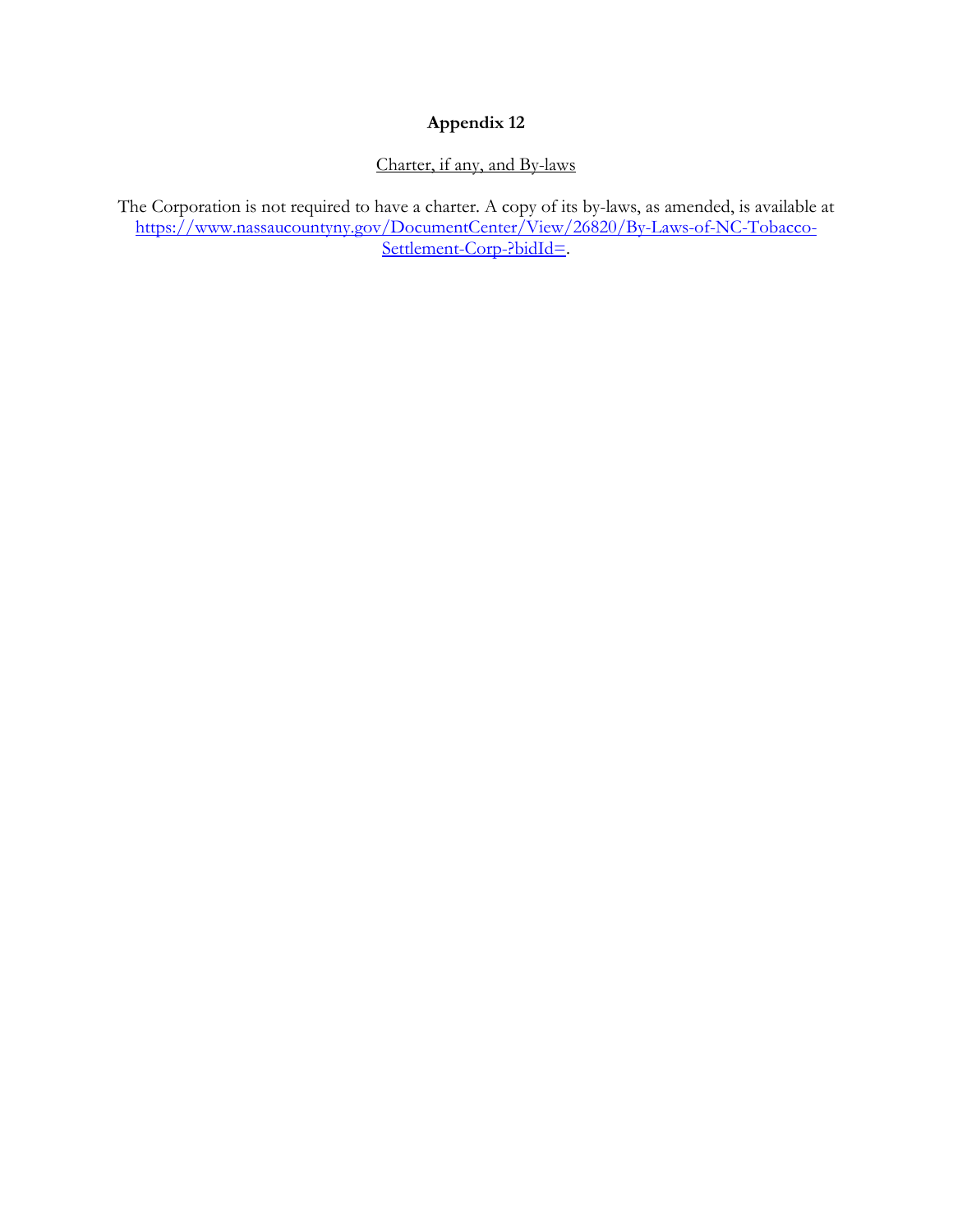# Material Changes in Operations and Programs

There were no material changes in operations and programs of the Corporation during the reporting year.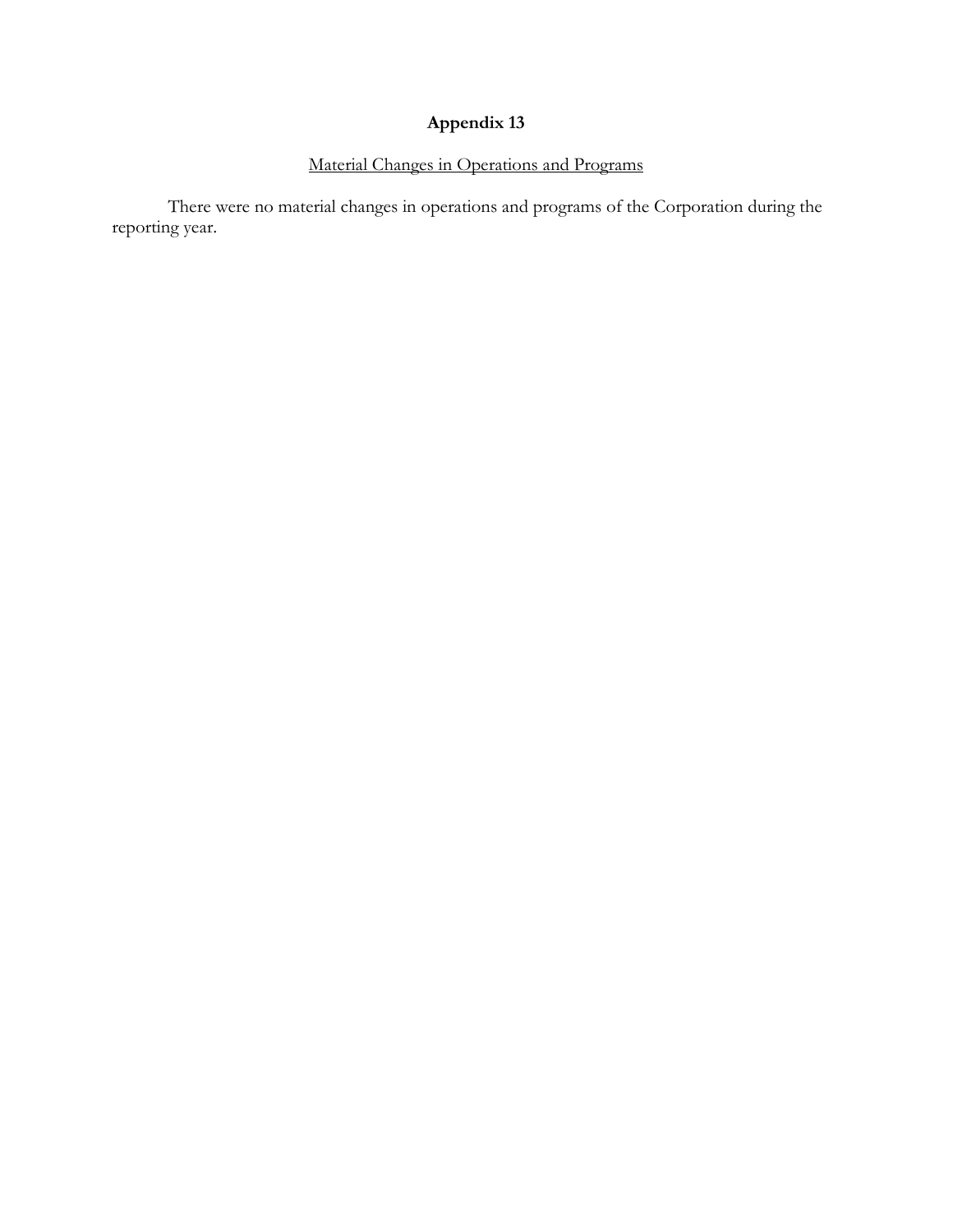#### Four-year Financial Plan

The PAL requires authorities to include herein their current four-year financial plan, including (i) a current and projected capital budget, and (ii) an operating budget report, including an actual versus estimated budget, with an analysis and measurement of financial and operating performance.

Set forth below is the Corporation's current four-year financial plan, including its operating budget report, including an actual versus estimated budget, with an analysis and measurement of financial and operating performance. The Corporation does not own physical assets and thus does not have a capital budget.

| NASSAU COUNTY TOBACCO SETTLEMENT CORPORATION |                             |                |               |              |                  |              |                  |                  |
|----------------------------------------------|-----------------------------|----------------|---------------|--------------|------------------|--------------|------------------|------------------|
|                                              |                             | 2021 Budget    | 2021 Actual   | 2022 Budget  | <b>2023 Plan</b> | 2024 Plan    | <b>2025 Plan</b> | <b>2026 Plan</b> |
| <b>EXPENSE</b>                               |                             |                |               |              |                  |              |                  |                  |
| DD                                           | <b>CONTRACTUAL SERVICES</b> | \$135,000      | \$120,277     | \$140,000    | \$145,000        | \$150,000    | \$155,000        | \$160,000        |
| FF                                           | INTEREST                    | 17,534,536     | 17,534,536    | 17, 163, 769 | 17,051,095       | 17.051.095   | 17,051,095       | 15,935,632       |
| <b>GG</b>                                    | <b>PRINCIPAL</b>            | 10,857,021     | 10,857,021    | 2,589,159    | 0                |              | 0                | 42,493,834       |
| loo                                          | <b>OTHER EXPENSE</b>        |                |               |              |                  |              |                  |                  |
| <b>EXPENSE TOTAL</b>                         |                             | \$28,526,557   | \$28,511,834  | \$19,892,928 | \$17,196,095     | \$17,201,095 | \$17,206,095     | 58,589,466       |
| <b>REVENUE</b>                               |                             |                |               |              |                  |              |                  |                  |
| <b>RO</b>                                    | TOBACCO SETTLEMENT REVENUES | \$18,392,455   | \$20,937,293  | \$19,890,428 | \$19,155,723     | \$18,868,388 | \$18,585,362     | 18,306,581       |
| <b>BE</b>                                    | <b>INVESTMENT INCOME</b>    | 10.000         | 2.679         | 2,500        | 2,500            | 2,500        | 2,500            | 2,500            |
| R0801                                        | MISCELLANEOUS INCOME        | $\Omega$       |               |              | 0                |              |                  | 0                |
| <b>REVENUE TOTAL</b>                         |                             | \$18,402,455   | \$20,939,972  | \$19,892,928 | \$19,158,223     | \$18,870,888 | \$18,587,862     | 18,309,081       |
| <b>NET CHANGE IN FUND BALANCE</b>            |                             | (\$10,124,102) | (\$7,571,862) | \$0          | \$1,962,128      | \$1,669,793  | \$1,381,767      | (40,280,385)     |

Note: Any actual surpluses would be utilized for Turbo redemptions or to fund the Senior Liquidity Reserve Account to its required level as set forth in the bond documents. For purposes of this four-year financial plan, potential Turbo redemptions are not reflected in the table above.

### **Overview of the 2021 Budget and 2021 Actual**

#### **Revenue (Estimated Receipts)**

The Corporation typically has two sources of revenues in its Budget: tobacco settlement revenues ("TSRs") and investment income.

#### **Tobacco Settlement Revenues**

Pursuant to the Sale Agreement, the Corporation purchased all of the County's future right, title and interest under the Master Settlement Agreement ("MSA"), including the right to receive the TSRs. The amount of TSRs received is dependent on many factors, including future domestic cigarette consumption, the financial capability of the participating cigarette manufacturers (the "PMs"), litigation affecting the MSA and related legislation, enforcement of state legislation related to the MSA and the tobacco industry. Payments by the PMs under the MSA are subject to certain adjustments, which may be material. Total TSRs received in 2021 were \$20,937,293 versus a budgeted amount of \$18,392,455.

Effective October 16, 2015, New York (the "State") entered into a settlement agreement with all the MSA tobacco companies regarding the non-participating manufacturers (the "NPM") adjustment dispute; the settlement resolves all past and future NPM adjustment disputes.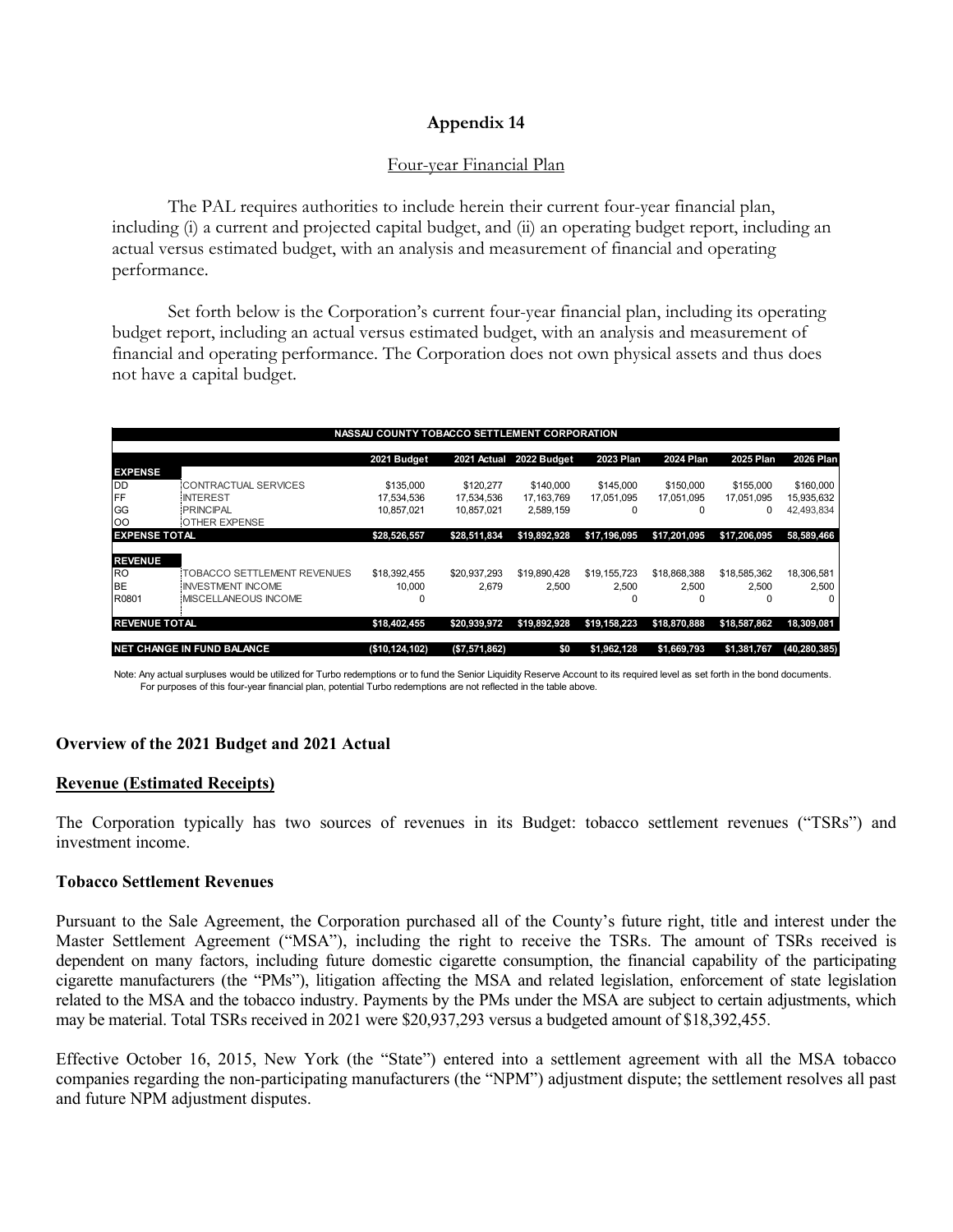In addition, as a result of the settlement, the tobacco companies are no longer challenging the State's diligent enforcement of its escrow statute, so the State no longer faces the risk of losing its entire payment in any year and the companies are no longer placing a portion of the State's annual payment into a disputed payments account. Further, the State does not have to participate in any diligent enforcement arbitrations. The companies receive a discount on MSA annual payments tied to the total in-state sales volume of cigarettes that are manufactured on Native American reservations and sold untaxed from smoke shops on those reservations to New York consumers. The discount is for a fixed amount per pack, but with a modifier based on overall volume. Catch-up credits for prior years' discounts expired in 2020, which resulted in an increase in TSRs in 2020. There was insufficient information at the time the 2020 budget was prepared to calculate the impact on TSRs in 2020 due to the expiration of the catch-up credits; therefore, this was not reflected in the 2020 budget. With the expiration of the catch-up credits in 2020, companies will subsequently only receive the annual discount.

The 2022 TSRs budgeted amount is \$19,890,428, a 5.0% decrease from the actual amount of TSRs received in 2021 of \$20,937,293. The current projected TSRs for 2022 is \$19,447,435. The projected TSRs for 2023 through 2026 reflect a 1.5% decrease each year due to projected decreases in consumption, partially offset by a projected CPI increase.

#### **Investment Income**

As of December 31, 2021, the Corporation's deposit balances were \$273,092, of which \$273,092 was covered by the Federal Deposit Insurance Corporation. As of December 31, 2021, the Corporation's investments were \$14,690,864. Investments consisted of shares of a money market fund which invests in (i) short-term U.S. Treasury securities paying a fixed or variable interest rate and (ii) repurchase agreements backed by U.S. Treasury securities. Investment income was \$2,679 in 2021, versus a budgeted amount of \$10,000. Actual investment income was lower than budgeted due to a decrease in investment rates due to the pandemic.

#### **Miscellaneous Income**

There was no other income in 2021.

### **Expenditures**

#### **Contractual Expenses**

The Corporation budgeted \$135,000 for contractual expenses in 2021, versus actual expenses of \$120,277.

#### **Interest and Principal Payments**

The Corporation budgeted \$17,534,536 for interest expenses in 2021; actual expenses equaled budget. Any additional revenues received above the required debt service payments and contractual expenses would be utilized for Turbo redemptions or to fund the Senior Liquidity Reserve Account to its required level as set forth in the bond documents.

#### **Capital Construction in the Budget**

The Corporation does not own physical assets and thus does not have a capital budget.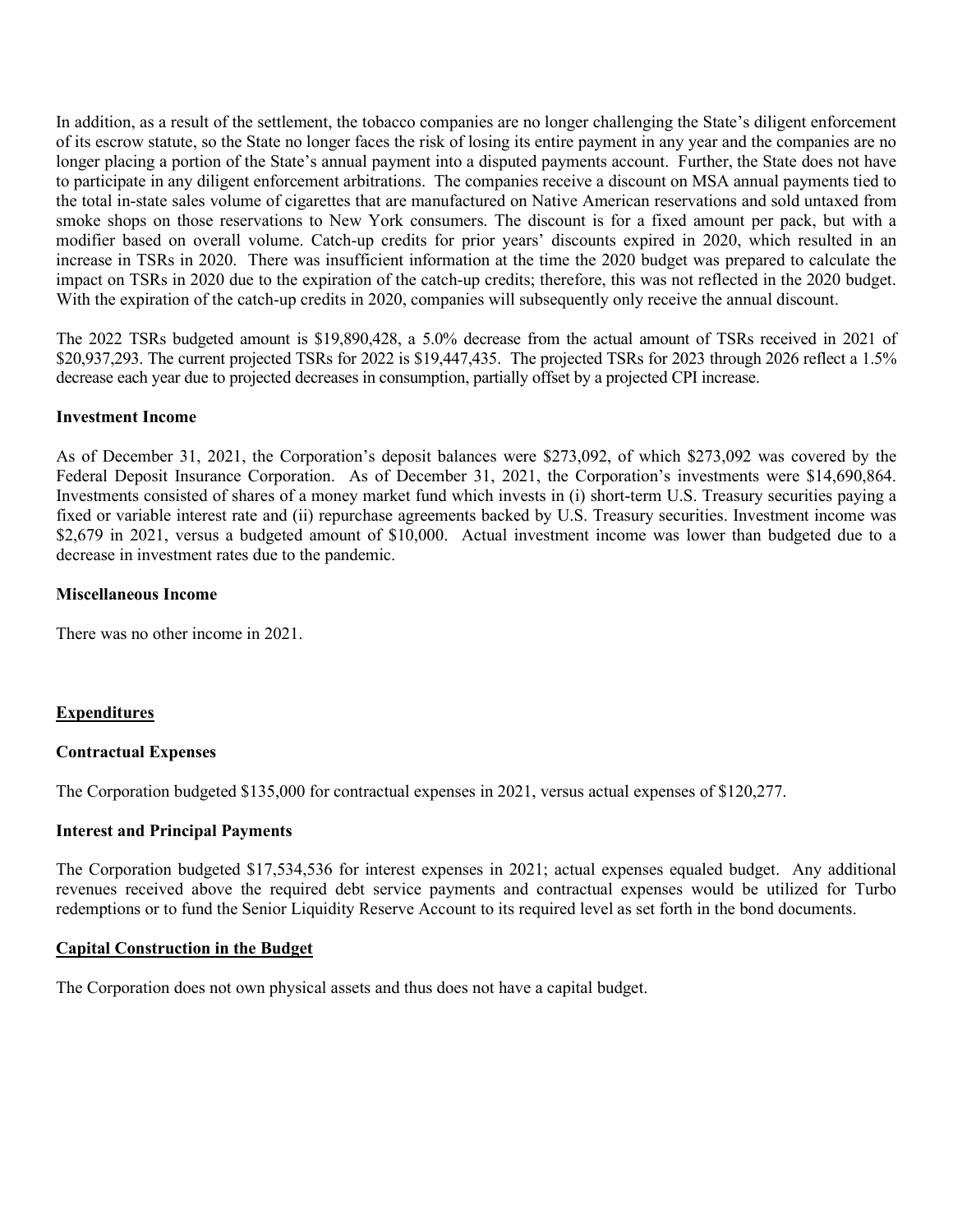# Board Performance Evaluations

Delivered separately are the most recent summary results of the confidential evaluation of board performance, which are not subject to disclosure under Article 6 of the N.Y. State Public Officers Law.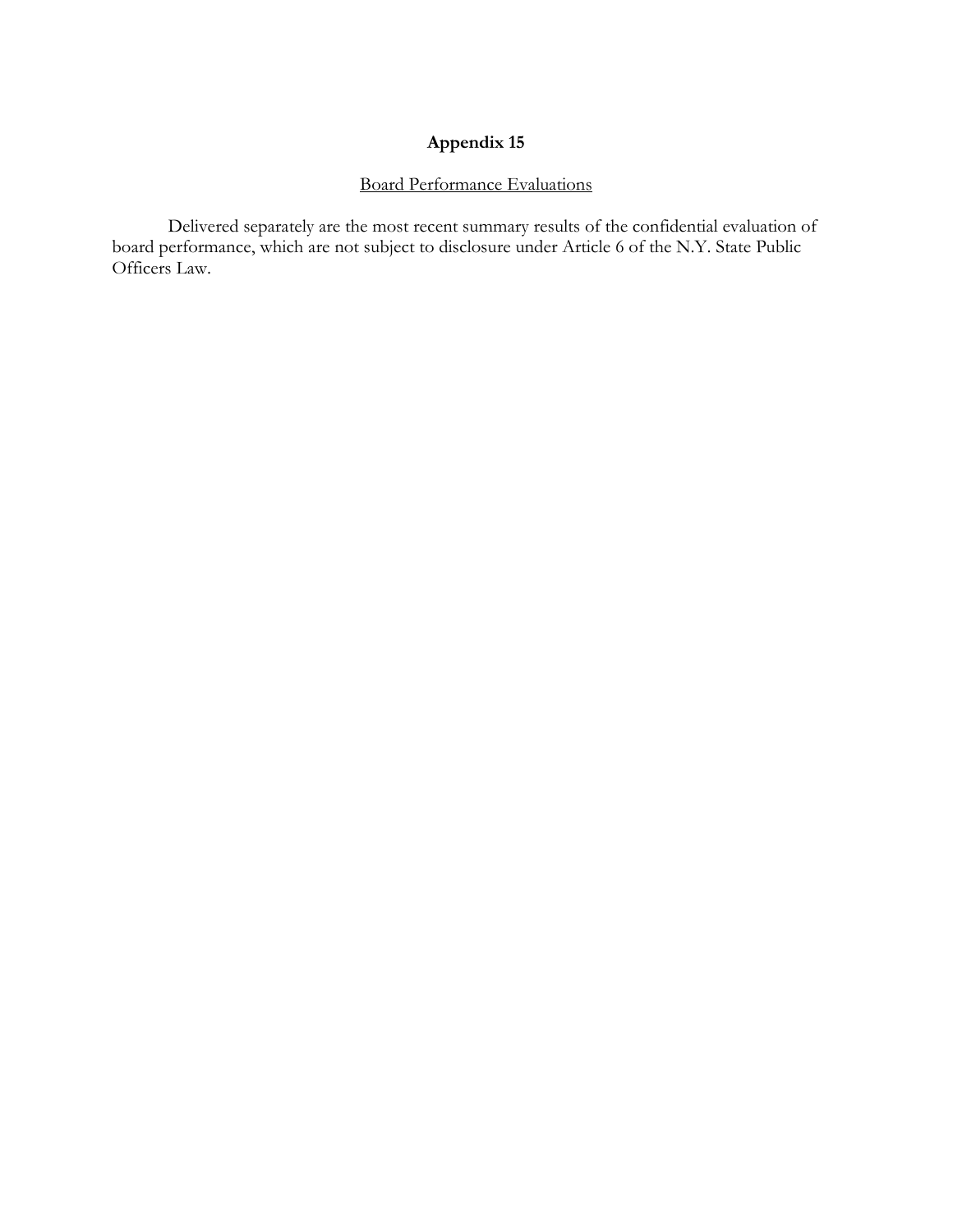#### Assets and Services Bought or Sold without Competitive Bidding

The PAL requires this Annual Report to contain a description of the total amounts of assets, services or both assets and services bought or sold without competitive bidding, including (i) the nature of those assets and services, (ii) the names of the counterparties, and (iii) where the contract price for assets purchased exceeds fair market value, or where the contract price for assets sold is less than fair market value, a detailed explanation of the justification for making the purchase or sale without competitive bidding, and a certification by the chief executive officer and chief financial officer of the public authority that they have reviewed the terms of such purchase or sale and determined that it complies with applicable law and procurement guidelines. There were no such transactions during the reporting year.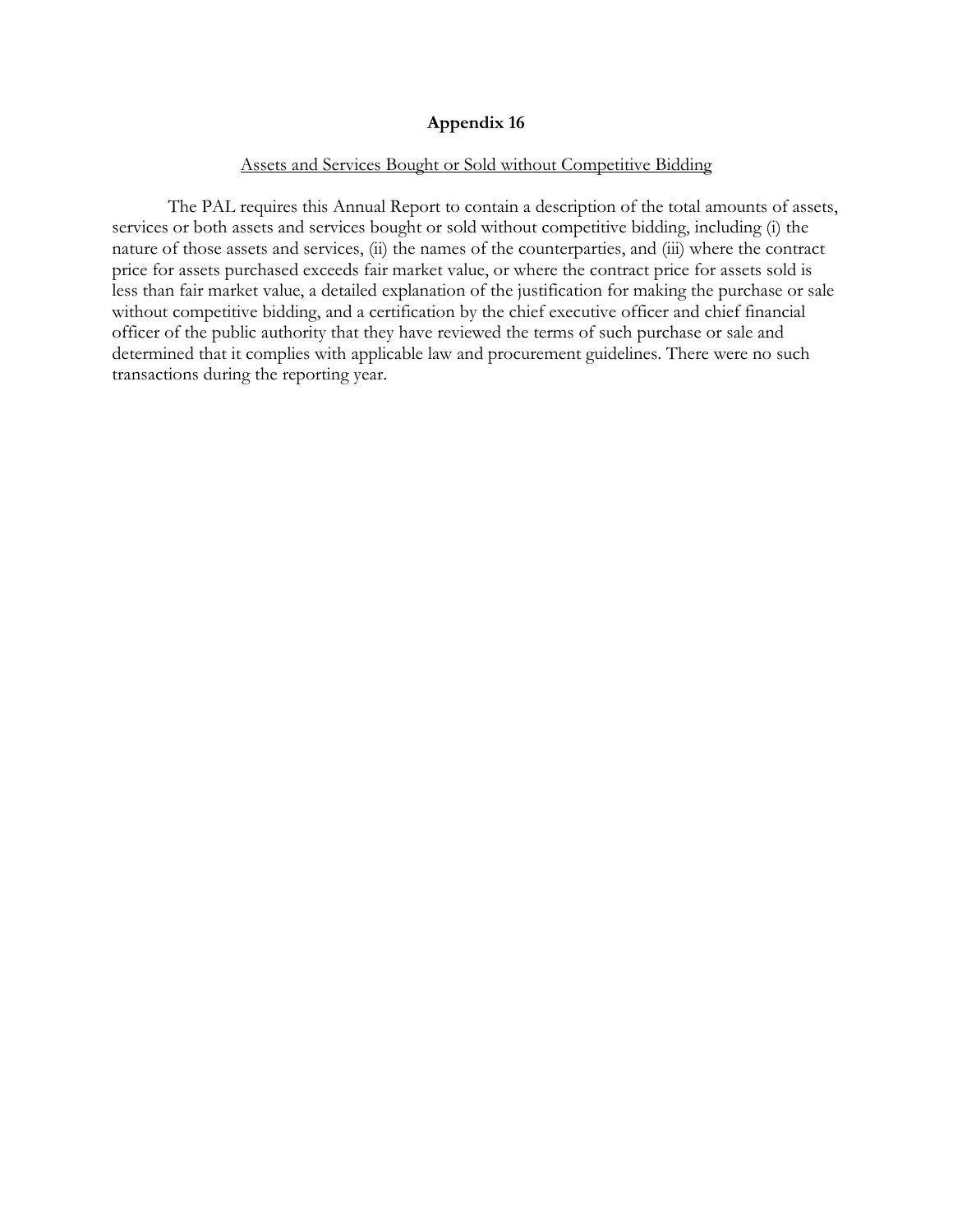# Material Pending Litigation

None.